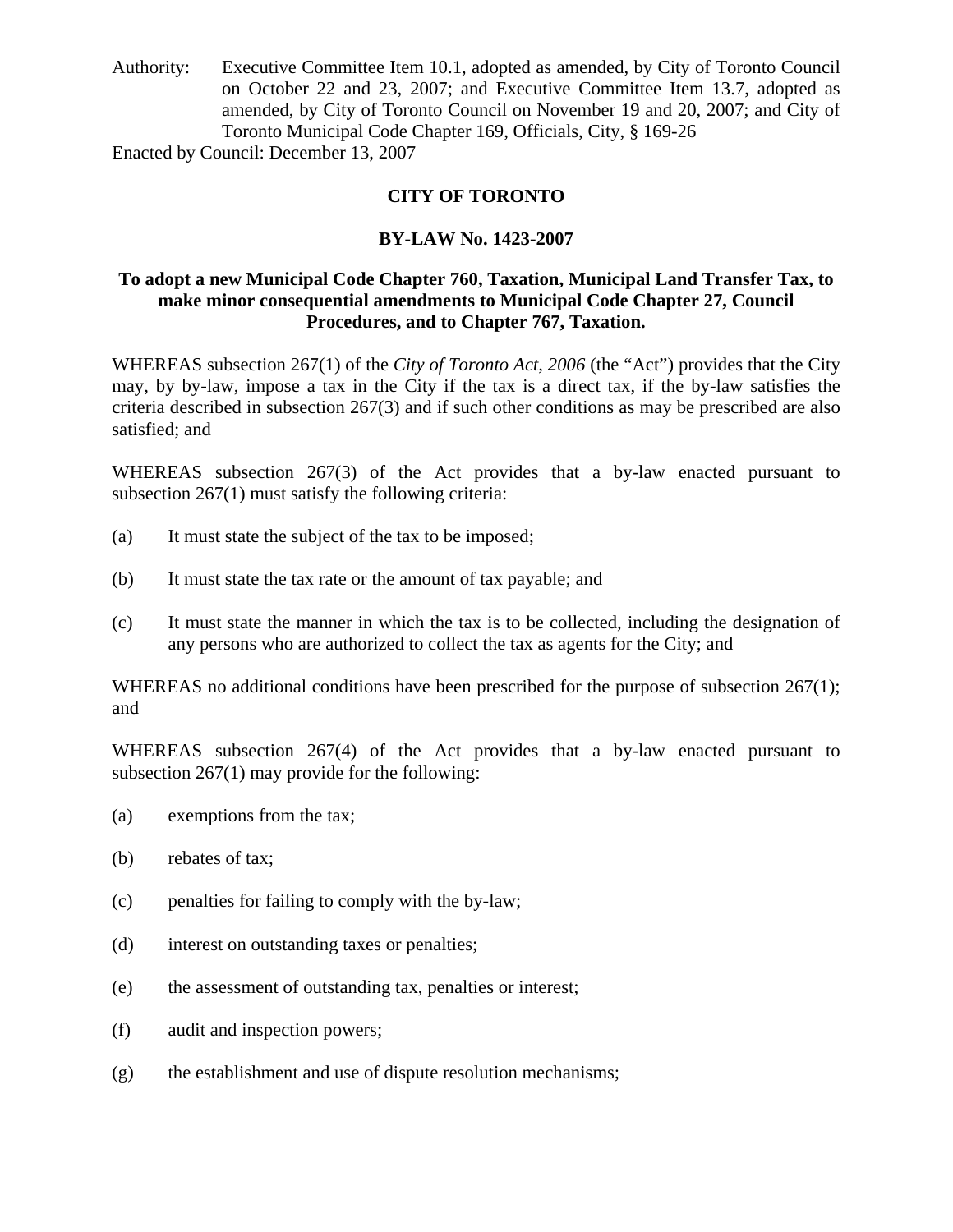(h) the establishment and use of such enforcement measures as the city council considers appropriate if an amount assessed for outstanding tax, penalties or interest remains unpaid after it is due, including measures such as garnishment, the seizure and sale of property and the creation and registration of liens; and

WHEREAS section 366 of the Act provides that the City may pass by-laws providing that a person who contravenes a by-law of the City passed under the Act is guilty of an offence; and

WHEREAS section 370 of the Act provides that the City may establish a system of fines for offences under a by-law passed under the Act; and

WHEREAS section 376 provides that the City has the power to pass by-laws providing that the City may enter on land at any reasonable time for the purpose of carrying out an inspection to determine whether or not a by-law passed under this Act is being complied with; and

WHEREAS at its meeting of October 22 and 23, 2007, Council adopted a municipal land transfer tax commencing February 1, 2008; and

WHEREAS at its meeting of November 19 and 20, 2007, Council adopted tax design features of the municipal land transfer tax, including the creation of various offences and a corresponding system of fines, and providing for the power of enter for the purpose of carrying out an inspection to determine whether the municipal land transfer tax by-law is being complied with; and

WHEREAS subsection 267(2) of the Act provides that the City is not authorized to impose various taxes pursuant to subsection 267(1); and

WHEREAS the municipal land transfer tax is not a tax prohibited by subsection 267(2);

The Council of the City of Toronto HEREBY ENACTS as follows:

- **1.** Schedule "A" to this by-law is enacted as Chapter 760, Taxation, Municipal Land Transfer Tax, of The City of Toronto Municipal Code.
- **2.** Chapter 767, Taxation, of The City of Toronto Municipal Code, is renamed as Chapter 767, Taxation, Property Tax.
- **3.** Chapter 27, Council Procedures, of The City of Toronto Municipal Code is amended by deleting  $\S 27-126C(2)$  and replaced it with the following:
	- (2) Government Management Committee
		- (a) The Government Management Committee is delegated the power and authority to hold any hearing required by the Act to cancel, reduce or refund property taxes levied in a year for the reasons set out in the Act, other than appeals based on sickness or extreme poverty.
		- (b) The Government Management Committee is delegated the power and authority to hold any hearing required by Chapter 760, Taxation, Municipal Land Transfer Tax, in respect of appeals under that Chapter.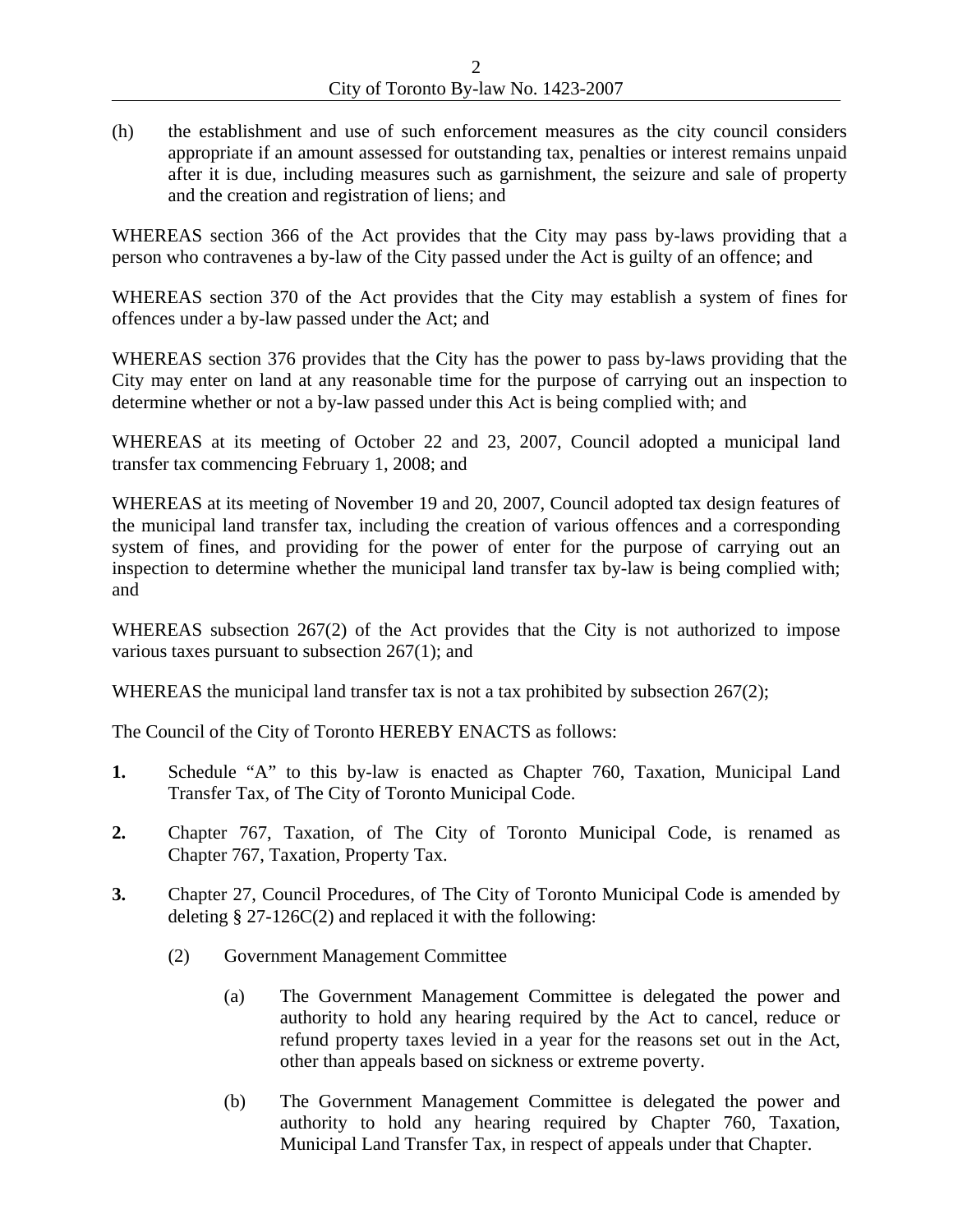| City of Toronto By-law No. 1423-2007 |  |
|--------------------------------------|--|

- **4.** (1) Subject to Subsection 4(2), this by-law comes into force on the 1st day of February, 2008.
	- (2) On the proclamation date of subsection 198(4) of chapter 8 of the Statues of Ontario, 2007, § 760-14F of Chapter 760, Taxation, Municipal Land Transfer Tax, as enacted by this by-law, shall be deleted and the following substituted:

"Every long-term care home as defined in subsection 2 (1) of the *Long-Term Care Homes Act, 2007*".

ENACTED AND PASSED this 13th day of December, A.D. 2007.

GLORIA LINDSAY LUBY, ULLI S. WATKISS

Deputy Speaker City Clerk

(Corporate Seal)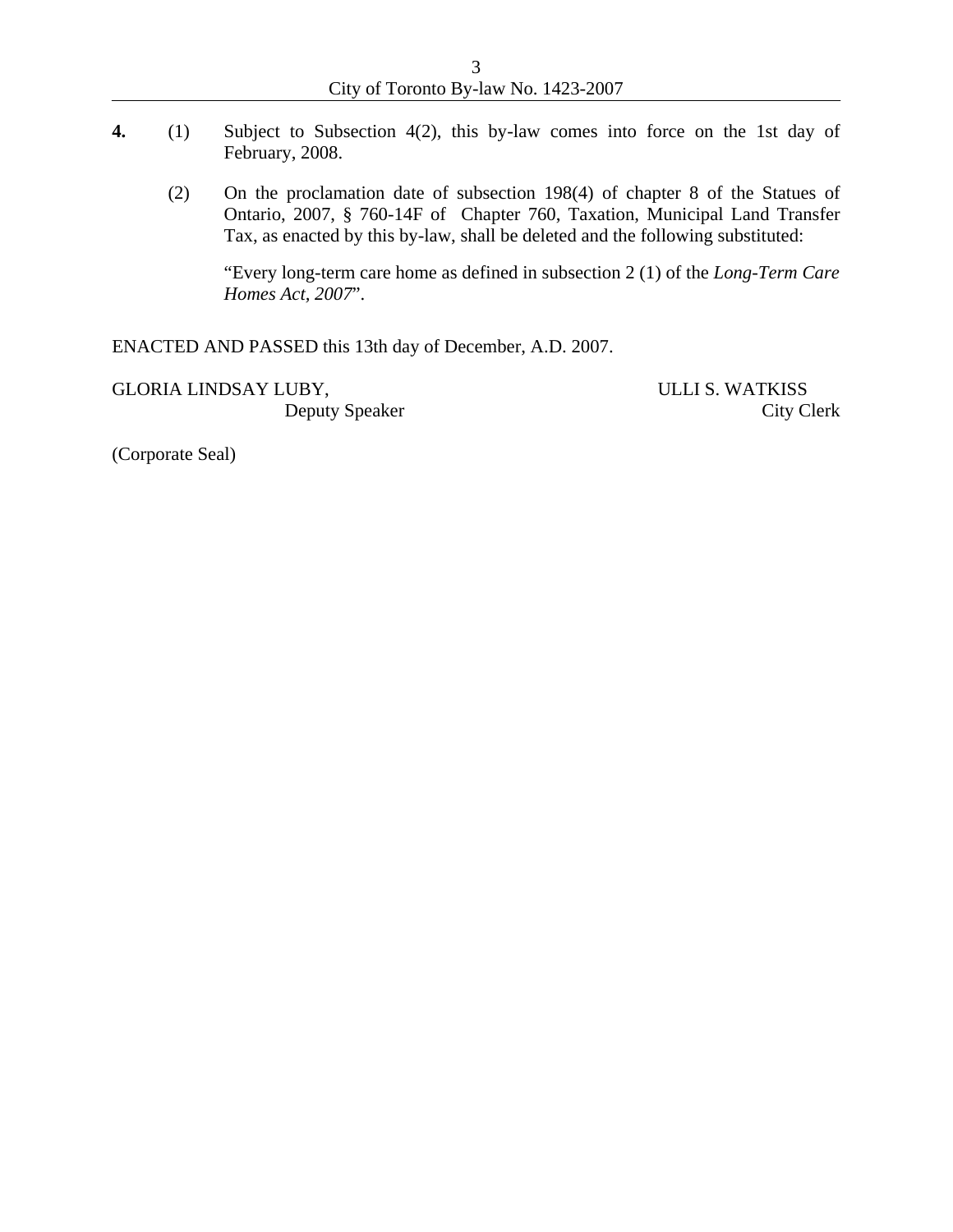#### **SCHEDULE "A" TO BY-LAW No. 1423-2007**

#### Chapter 760

#### **TAXATION, MUNICIPAL LAND TRANSFER TAX**

# ARTICLE I **General**

#### **§ 760-1. Interpretation.**

Where this Chapter provides that a matter shall be established to the satisfaction of the Chief Financial Officer or determined by the Chief Financial Officer or is in the opinion of the Chief Financial Officer, or the Chief Financial Officer resolves to take certain actions, and the Chief Financial Officer has received evidence that the Minister is satisfied with respect to the same or a corresponding matter or has made a determination with respect to the same or a corresponding matter or has opined as to the same or a corresponding matter or has resolved to take any corresponding action pursuant to the *Land Transfer Tax Act* or where a determination has been made by a court of law as to the same or a corresponding matter, the Chief Financial Officer shall be deemed to have been so satisfied or to have determined such matter or to have come to such opinion or to have resolved to take such action.

#### **§ 760-2. Definitions.**

As used in this Chapter, the following terms shall have the meanings indicated:

CHIEF FINANCIAL OFFICER  $-$  At any time, the person appointed as the City treasurer under section 138 of the *City of Toronto Act, 2006,* S.O. 2006, C.11, Schedule A.

CONVEY — Includes the granting, assigning, releasing, surrendering, leasing or disposing of land, agreeing to sell land, or the giving of an option upon or with respect to any land, or the registration of a caution or notice of any kind signifying the existence of an unregistered instrument or writing by which land is conveyed, whether the effect of any of the foregoing is to bring into existence an interest of any kind in land or is only for the purpose of giving effect to or formal recognition to any interest of whatsoever kind that theretofore existed in land, but does not include any transfer of land for the purpose only of securing a debt or loan, or any transfer by a creditor for the purpose only of returning land that had been used as security for a debt or loan.

CONVEYANCE — Includes any instrument or writing by which land is conveyed and includes a final order of foreclosure under any mortgage or charge affecting land and a caution or notice of any kind in writing signifying the existence of any instrument or writing by which land is conveyed.

DESIGNATED COLLECTOR — A person designated under Article V.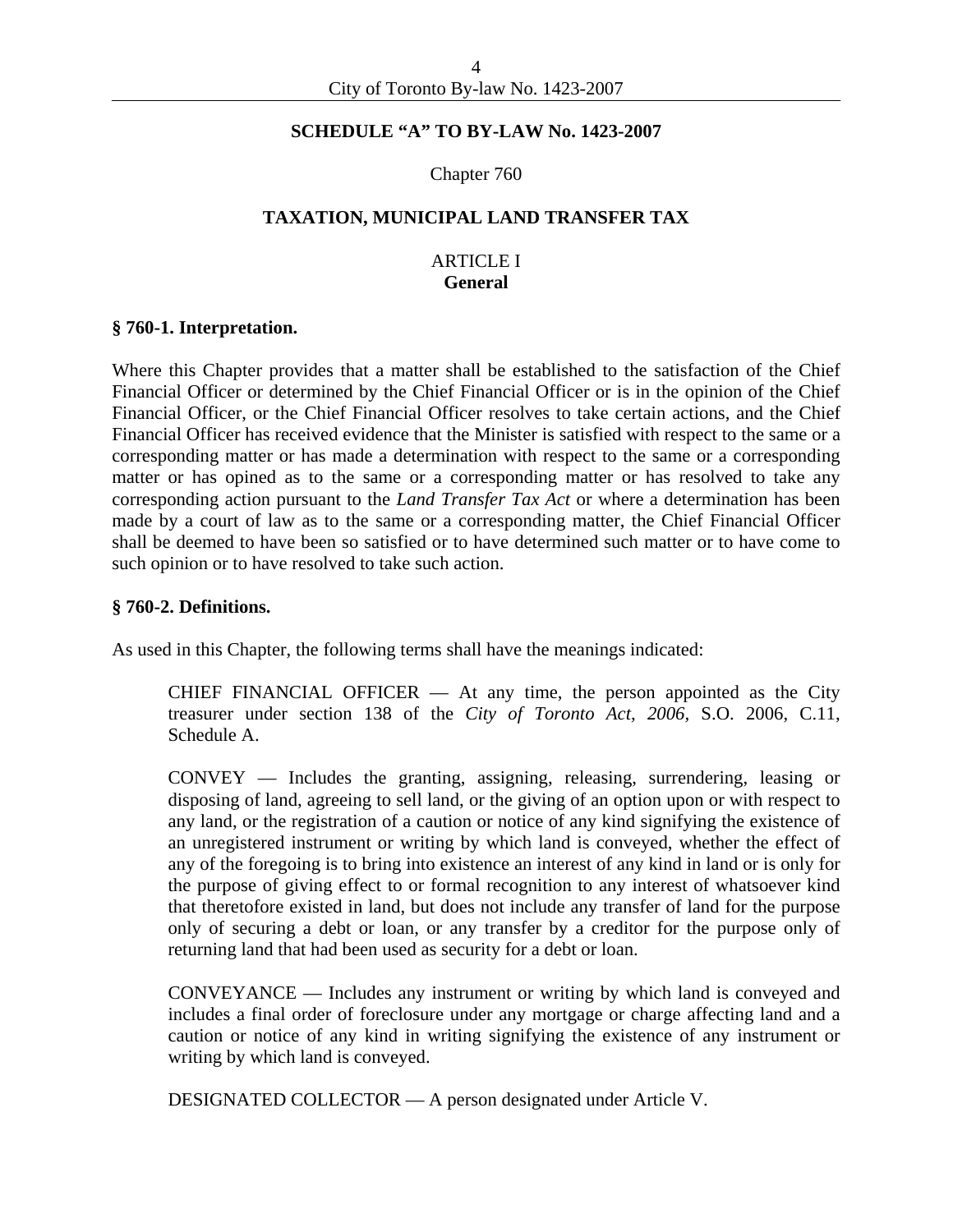ELECTRONIC DOCUMENT — An electronic document as defined by section 17 of the *Land Registration Reform Act*, R.S.O. 1990, c. L.4.

# ELIGIBLE HOME —

- (A) a self-contained one-family dwelling, detached or attached to one or more others by common wall;
- (B) a building composed of at least one and not more than two self-contained, onefamily dwellings under one ownership;
- (C) a condominium dwelling unit and its appurtenant common interest; or
- (D) any other dwelling of a class prescribed by the Regulations to the *Ontario New Home Warranties Plan Act*, R.S.O. 1990, c. O.31 as a home to which such Act applies;

and includes any structure or appurtenance used in conjunction therewith, but does not include a dwelling built and sold for occupancy for temporary periods or for seasonal purposes.

FIRST TIME PURCHASER — With respect to an eligible home, an individual who is at least 18 years of age and who has never owned an eligible home anywhere in the world and whose spouse has not owned an eligible home anywhere in the world while he or she was a spouse of the individual.

GOVERNMENT MANAGEMENT COMMITTEE — At any time, the Government Management Committee of the City or the persons or entity performing the functions of the Government Management Committee of the City, including any successor committee.

LAND — Includes lands, tenements and hereditaments and any estate, right or interest therein, a structure to be constructed on land as part of an arrangement relating to a conveyance of land, a leasehold interest or estate, the interest of an optionee, the interest of a transferee under an agreement to sell land, or goodwill attributable to the location of land or to the existence thereon of any building or fixture, and fixtures, located in the City.

LAND REGISTRAR — A land registrar to whom a conveyance is tendered for registration.

LAND REGISTRY OFFICE — The office or offices at which registrations relating to land are made.

*LAND TRANSFER TAX ACT* — The *Land Transfer Tax Act*, R.S.O. 1990, c. L.6, as amended from time to time, and all regulations promulgated thereunder from time to time.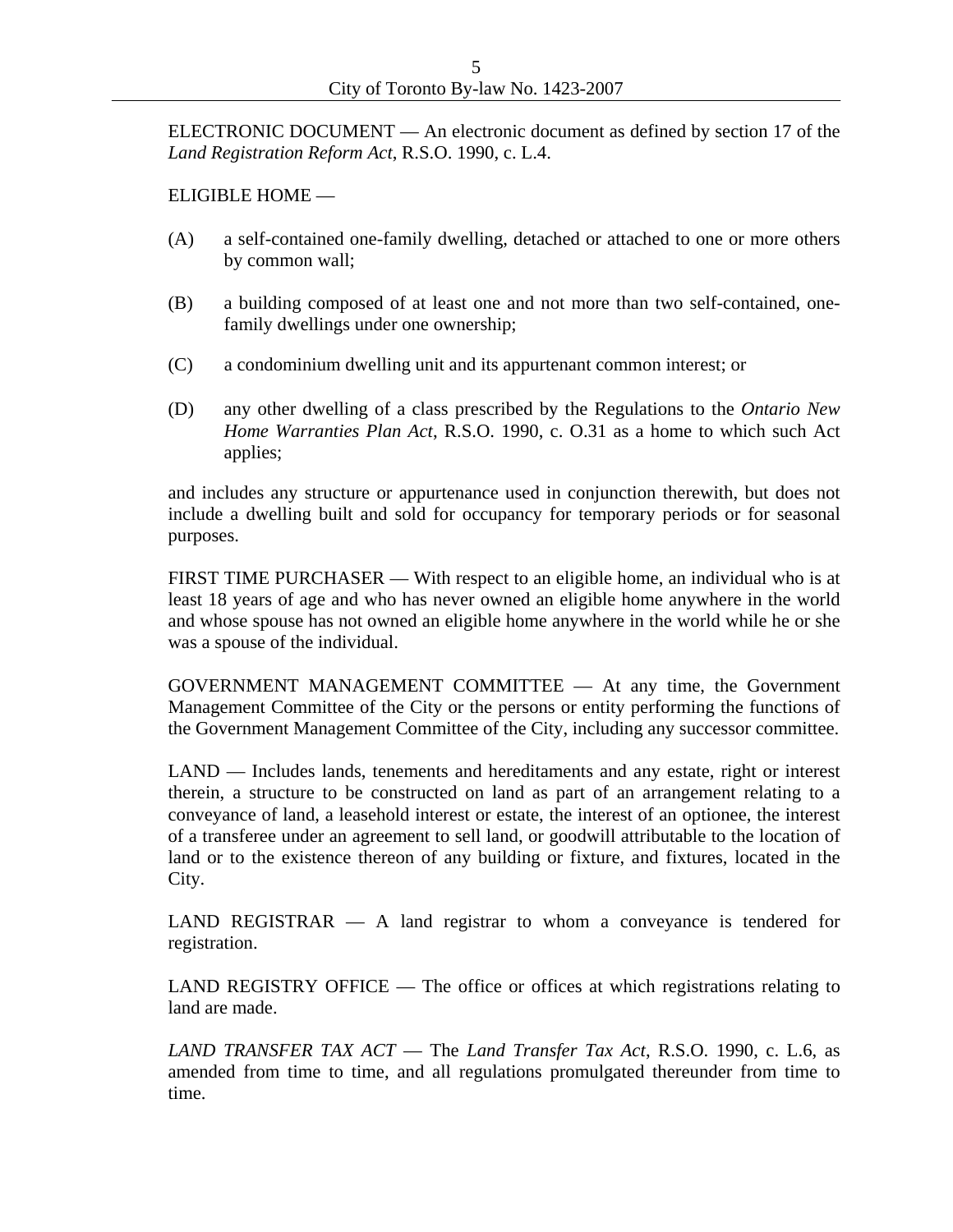MEMBER OF HIS OR HER FAMILY — In relation to a transferor, the parent, spouse, grandparent, child, grandchild, son-in-law, daughter-in-law, father-in-law or mother-in-law of the transferor.

MINISTER — At any time, the Minister responsible for administering the *Land Transfer Tax Act*.

NOTICE OF ANY KIND — Includes a recital or reference made in any registered instrument.

REGISTRATION — Registration under the *Land Titles Act*, R.S.O. 1990, c. L.5, or the *Registry Act*, R.S.O. 1990, c. R.20, and "registered" has a corresponding meaning.

RESIDENTIAL — When used in respect of land, the land subjacent to a building that is the main and principal residence of the occupants, whether as owners or tenants, and includes all immediately contiguous lands necessary and used for such residence.

SINGLE FAMILY RESIDENCE — A unit or proposed unit under the *Condominium Act*, S.O. 1998, c. 19, or a structure or part of a structure that is designed for occupation as the residence of a family, including dependants or domestic employees of a member of the family, whether or not rent is paid to occupy any part of it and whether or not the land on which it is situated is zoned for residential use; and:

- A. includes such a residence that is to be constructed as part of the arrangement relating to a conveyance; and
- B. does not include such a residence that is constructed or is to be constructed on agricultural land that is eligible to be classified in the farm property class prescribed under the *Assessment Act*, R.S.O. 1990, c. A.31.

SPOUSE — As defined in section 29 of the *Family Law Act*, R.S.O. 1990, c. F.3.

TAX — The tax imposed by this Chapter including all penalties and interest that are or may be added to a tax under this Chapter.

TAXPAYER — Any person assessed under this Chapter for tax, interest or penalties.

TRANSFEREE — Includes a person to whom land is conveyed and any person whose interest in land is increased, created or given effect to as the result of a conveyance.

TRANSFEROR — Includes any person making a conveyance of land to a transferee.

VALUE OF THE CONSIDERATION — Includes:

A. the gross sale price or the amount expressed in money of any consideration given or to be given for the conveyance by or on behalf of the transferee and the value expressed in money of any liability assumed or undertaken by or on behalf of the transferee as part of the arrangement relating to the conveyance and the value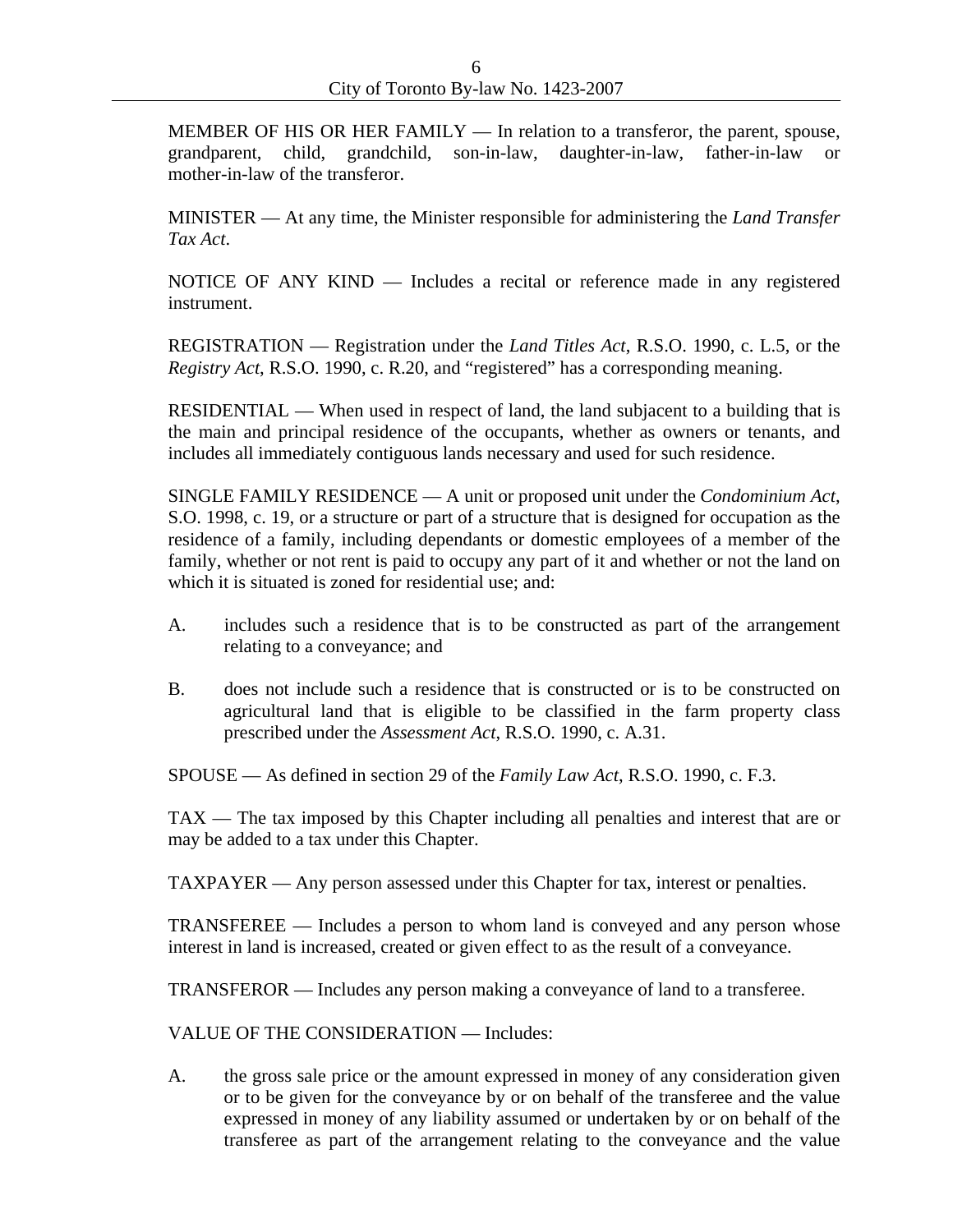expressed in money of any benefit of whatsoever kind conferred directly or indirectly by the transferee on any person as part of the arrangement relating to the conveyance;

- B. in the case of a final order of foreclosure under any mortgage or charge affecting land, the lesser of:
	- (1) the value of the consideration determined under Subsection A plus the amount owed under the mortgage or charge at the time it is foreclosed, including principal, interest and all other costs and expenses other than municipal taxes, secured by the mortgage or charge and owing at the time plus the amount owing similarly calculated under any mortgage or charge that is subsequent in priority to the mortgage or charge in respect of which the final order of foreclosure is made and that is held by the mortgagee or chargee in whose favour the final order of foreclosure that is registered is made; and
	- (2) an amount established to the satisfaction of the Chief Financial Officer to be equal to the fair market value of the land that is subject to the mortgage or charge;
- C. in the case of a conveyance of land to the mortgagee or chargee under a mortgage or charge affecting the land when the conveyance is given in satisfaction of the amount owed under the mortgage or charge, the lesser of:
	- (1) the value of the consideration determined under Subsection A plus the amount owed under the mortgage or charge at the time the conveyance is made, including principal, interest and all other costs or expenses other than municipal taxes, secured by the mortgage or charge and owing at the time plus the amount owing similarly calculated under any other mortgage or charge that is subsequent in priority to the mortgage or charge in respect of which the conveyance is made, if that mortgage or charge is held by the mortgagee or chargee to whom the conveyance is made; and
	- (2) an amount established to the satisfaction of the Chief Financial Officer to be equal to the fair market value of the land that is subject to the conveyance;
- D. in the case where a lease of land, a transfer of the interest of a lessee under a lease of land, or a notice of any kind in writing signifying the existence of an unregistered lease of land or of an unregistered transfer of the interest of a lessee under a lease of land is not exempt from tax by virtue of § 760-6, the fair market value, ascertained as at the time of the tender or submission for registration, of the land to which the lease extends or of a smaller portion of such land if only such smaller portion is conveyed;
- E. in the case of a caution or notice of any kind in writing signifying the existence of any unregistered instrument or writing by which land is conveyed and that is not a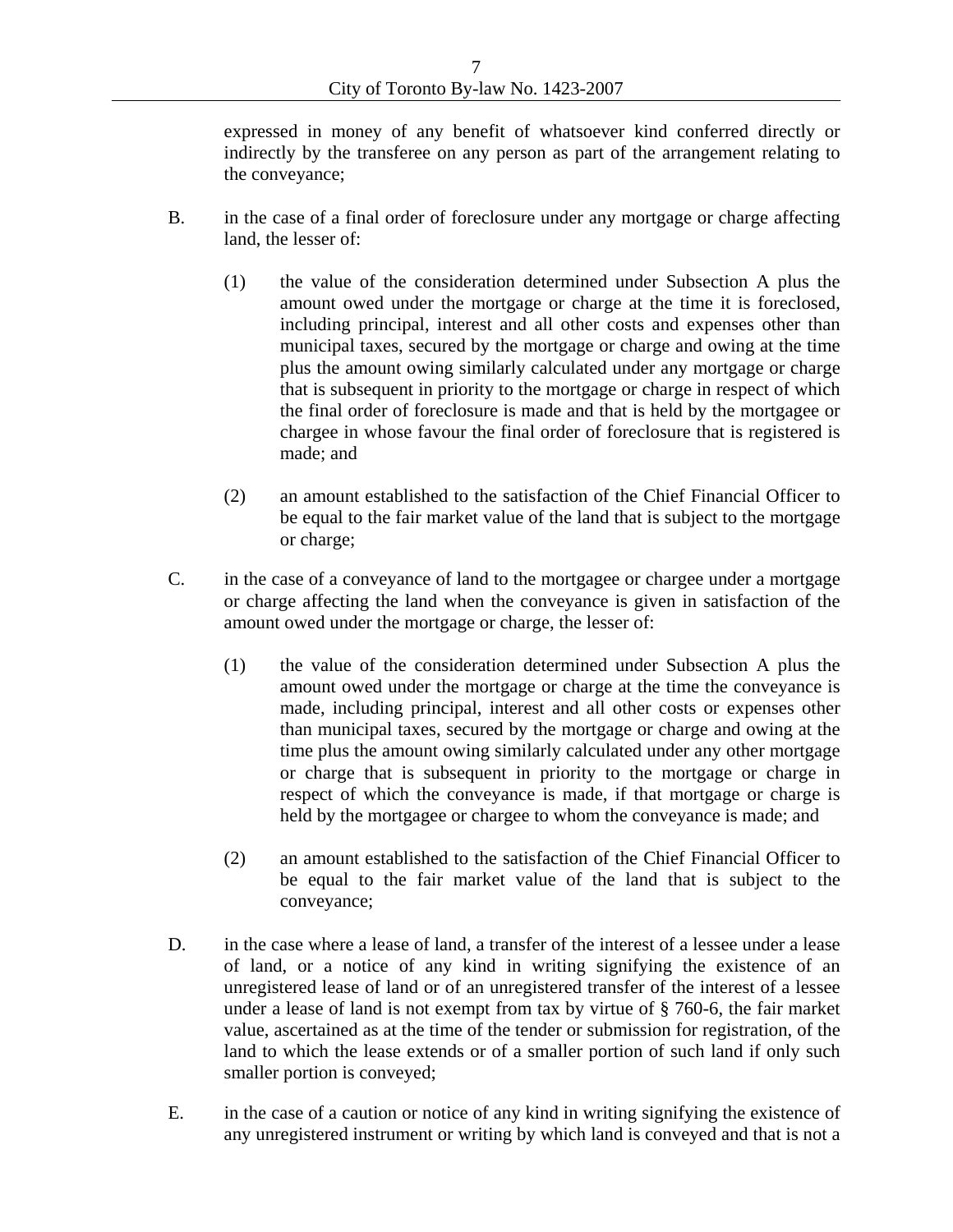notice in writing described in Subsection D, the value of the consideration determined under Subsection A or B for the land conveyed by the unregistered instrument or writing that is referred to in such caution or notice in writing that is not a notice in writing described in Subsection D;

- F. in the case of a conveyance of land from a trustee (whether or not the trustee is so described in the conveyance) to a person to whom or for whose benefit any equitable or beneficial interest in the land has been transferred by a conveyance or conveyances that have not been registered, the value of the consideration determined under Subsections A through E, whichever is applicable, in respect of the unregistered conveyances made to such person;
- G. in the case of a conveyance of land from a trustee to another trustee (whether or not either trustee is so described in the conveyance) where:
	- (1) the person to whom or for whose benefit any equitable or beneficial interest in the land is held is not the same person to whom or for whose benefit any equitable or beneficial interest in the land was held by the trustee making the conveyance when that trustee first acquired legal interest in the land; and
	- (2) valuable consideration has been given by the transferee of an equitable or beneficial interest for the transfer of any equitable or beneficial interest in the land held by the trustee making the conveyance while that trustee was the holder of the legal interest in the land;

the fair market value, ascertained at the time of the tender or submission for registration, of the land to which the conveyance extends; or

H. in the case of a conveyance of land to a corporation where any part of the consideration consists of the allotment and issuance of the corporation's shares or in the case of a conveyance of land from a corporation to any of its shareholders the fair market value, ascertained at the time of the tender or submission for registration, of the land to which the conveyance extends.

# **§ 760-3. Tendering for registration.**

For the purposes of this Chapter, a conveyance that is an electronic document is tendered for registration when it is submitted for registration in accordance with Part III of the *Land Registration Reform Act*, R.S.O. 1990, c. L.4, and a conveyance that is not an electronic document is tendered for registration when it is presented for registration at the land registry office.

#### **§ 760-4. Reductions and determinations of consideration.**

A. Where it is established to the satisfaction of the Chief Financial Officer that land is being acquired by a person for the purpose of replacing land that was taken from the person under statutory authority, that was sold by the person to a person by whom notice of an intention to take the land under statutory authority was given, or that was sold by the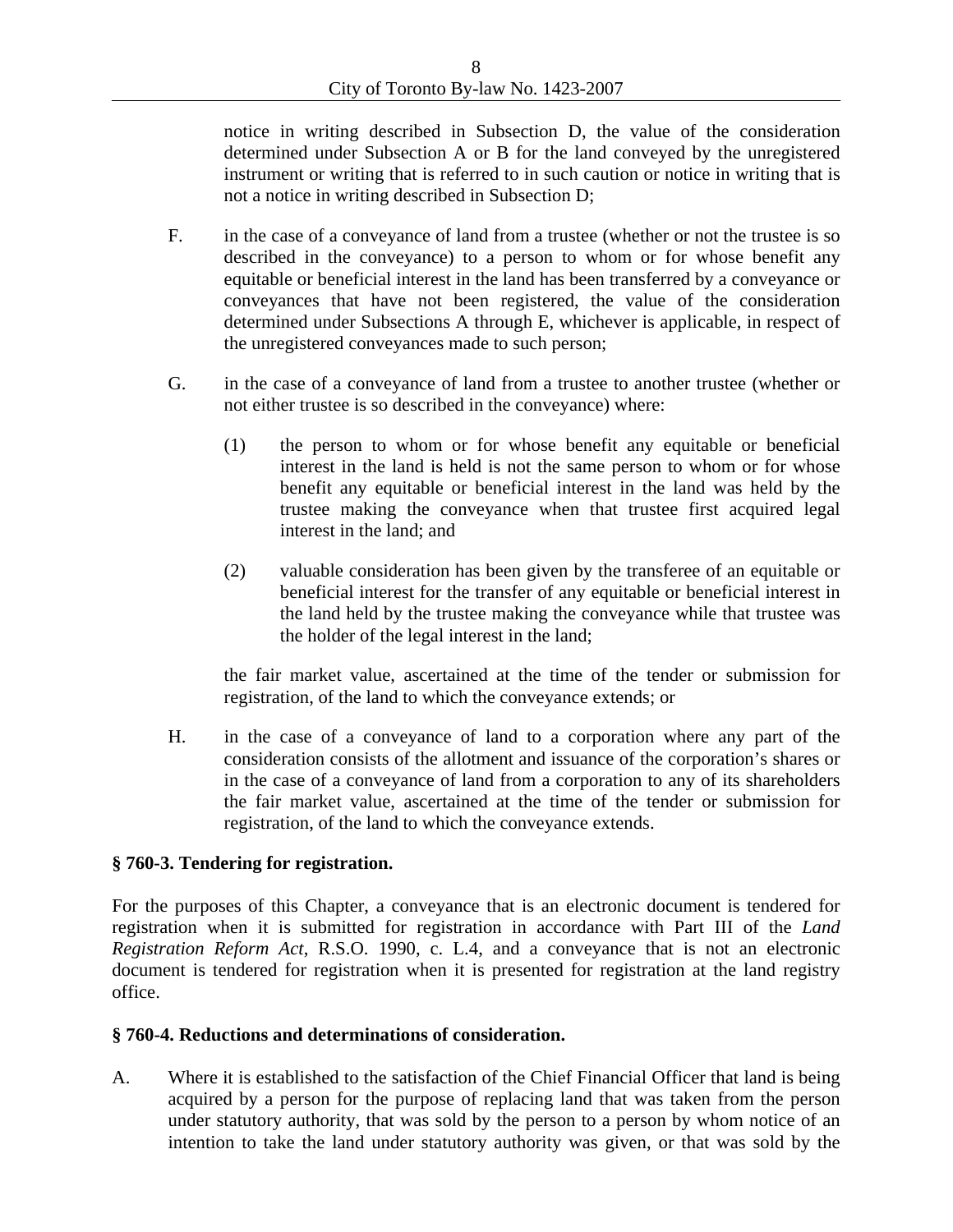person to a person having the power to take the land under statutory authority, and it is reasonable to assume in the case where the land is sold that, had the land not been sold, it would have been taken under statutory authority by the person to whom it is sold, then, for purposes of this Chapter, the value of the consideration for the land being acquired shall be reduced by an amount equal to the compensation or proceeds of sale reasonably attributable to the land that was taken or sold.

- B. In the case of registration of any notice relating to a lease or sublease of land described in Regulation 700 under the *Land Transfer Tax Act* entitled "Leases", the value of the consideration shall be reduced as, and in the circumstances, set out in such Regulation.
- C. Where a person tenders for registration a notice of purchaser's lien which complies with the provisions of Regulation 701 under the *Land Transfer Tax Act* entitled "Notice of Purchaser's Lien for Default", the value of the consideration may be declared and accepted as nil.
- D. In the case of registration of any conveyance described in section 3 of Regulation 703 under the *Land Transfer Tax Act* entitled "Taxation of Mineral Lands", the value of the consideration shall be as determined by the Minister under such Regulation.

# **§ 760-5. Same, leasehold and freehold interests.**

Where a person entitled to the leasehold interest in land acquires the freehold interest therein, the value of the consideration for the conveyance to the person of the freehold interest may be reduced by the amount of the value of the consideration for the conveyance by which the person acquired the leasehold interest if the value of that consideration was determined under Subsection D of the definition of "value of the consideration" and tax was computed and paid with respect to the value of that consideration so determined, but the reduction shall not exceed the value of the consideration for the conveyance of the freehold interest.

# **§ 760-6. No tax on certain leases.**

Despite any other provision of this Chapter, no tax is payable on the tender or submission for registration of a conveyance that is a lease of land, the transfer of the interest of a lessee under a lease of land, or a notice of any kind in writing signifying the existence of a lease of land or of a transfer of the interest of a lessee under a lease of land if the lease, at the time the lease or transfer or notice of either of them is tendered or submitted for registration, is for an unexpired term that cannot exceed 50 years, including any renewals or extensions of the term provided for in the lease or in a separate option to lease or other document entered into as part of the arrangement relating to the lease (whether or not the lessee and the optionee or person named in the document are the same persons).

# **§ 760-7. Interpretation bulletins and guidelines.**

A. In administering this Chapter, the Chief Financial Officer may issue such interpretation bulletins and guidelines as he or she may, from time to time, determine necessary or advisable.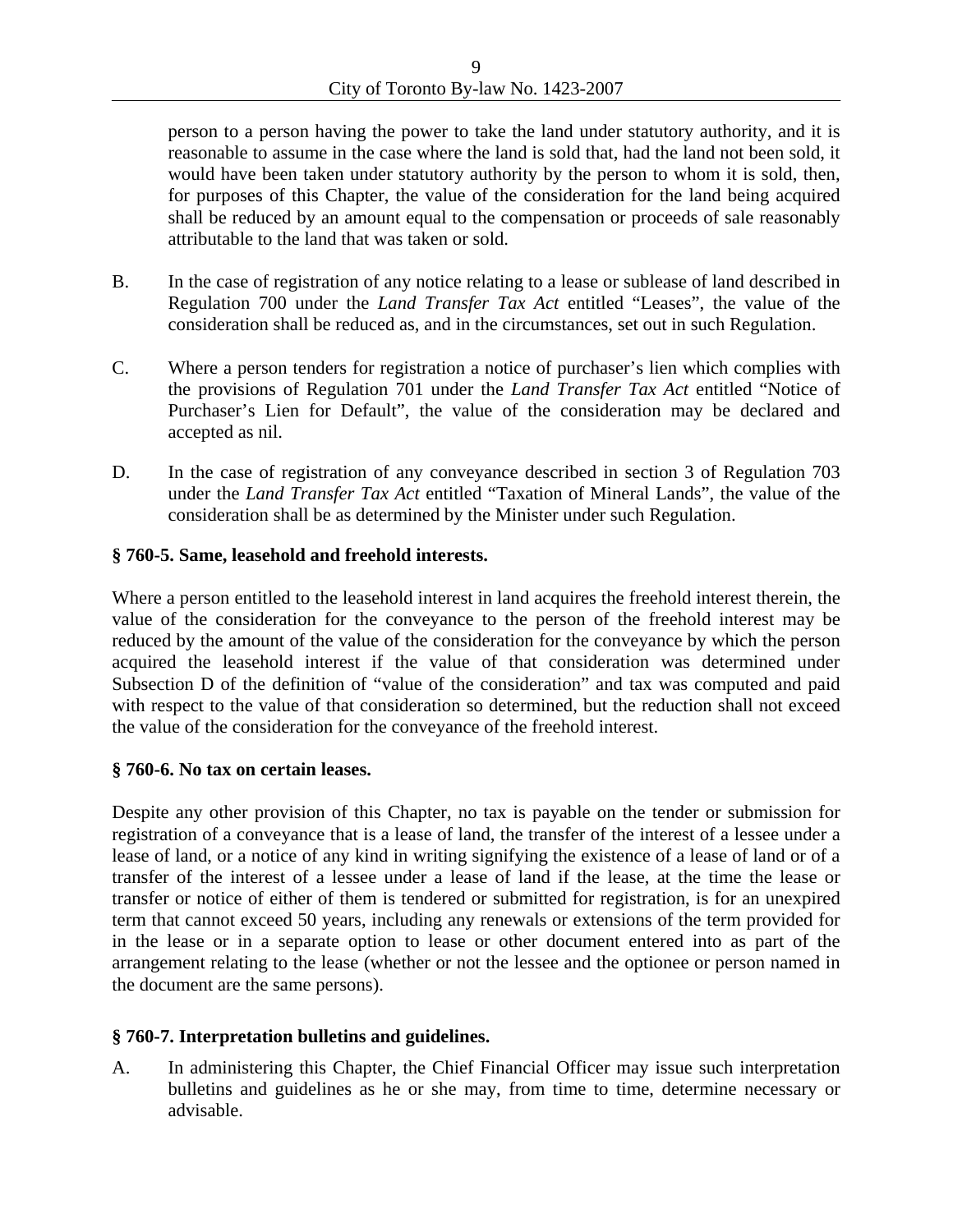B. In administering this Chapter, the Chief Financial Officer may refer to Interpretation Bulletins and Guidelines now existing or issued by the Minister from time to time under the *Land Transfer Tax Act*.

## **§ 760-8. Forms.**

The Chief Financial Officer may approve the use and format of forms for any purpose of this Chapter and the forms may provide for such information to be furnished as the Chief Financial Officer may require for the enforcement and proper administration of this Chapter.

## ARTICLE II **Tax**

## **§ 760-9. Amount.**

Every person who tenders for registration a conveyance by which any land is conveyed to or in trust for a transferee shall pay to the Chief Financial Officer, when the conveyance is tendered for registration or before it is tendered for registration:

- A. a tax computed at the rate of:
	- (1) one-half of 1 percent of the value of the consideration for the conveyance up to and including \$55,000;
	- (2) 1 percent of the value of the consideration which exceeds \$55,000 up to and including \$400,000;
	- (3) 1.5 percent of the value of the consideration which exceeds \$400,000 up to and including \$40 million;
	- (4) 1 percent of the value of the consideration which exceeds \$40 million;
- B. if the value of the consideration for the conveyance exceeds \$400,000 and the conveyance is a conveyance of land that contains at least one and not more than two single family residences, an additional tax of:
	- (1) one-half of 1 percent of the amount by which the value of the consideration exceeds \$400,000 up to and including \$40 million; and
	- (2) 1 percent of the amount by which the value of the consideration exceeds \$40 million.

#### **§ 760-10. Minimum tax.**

No tax is payable where the amount of tax payable, subsequent to the calculation of any applicable refunds and rebates is less than \$72.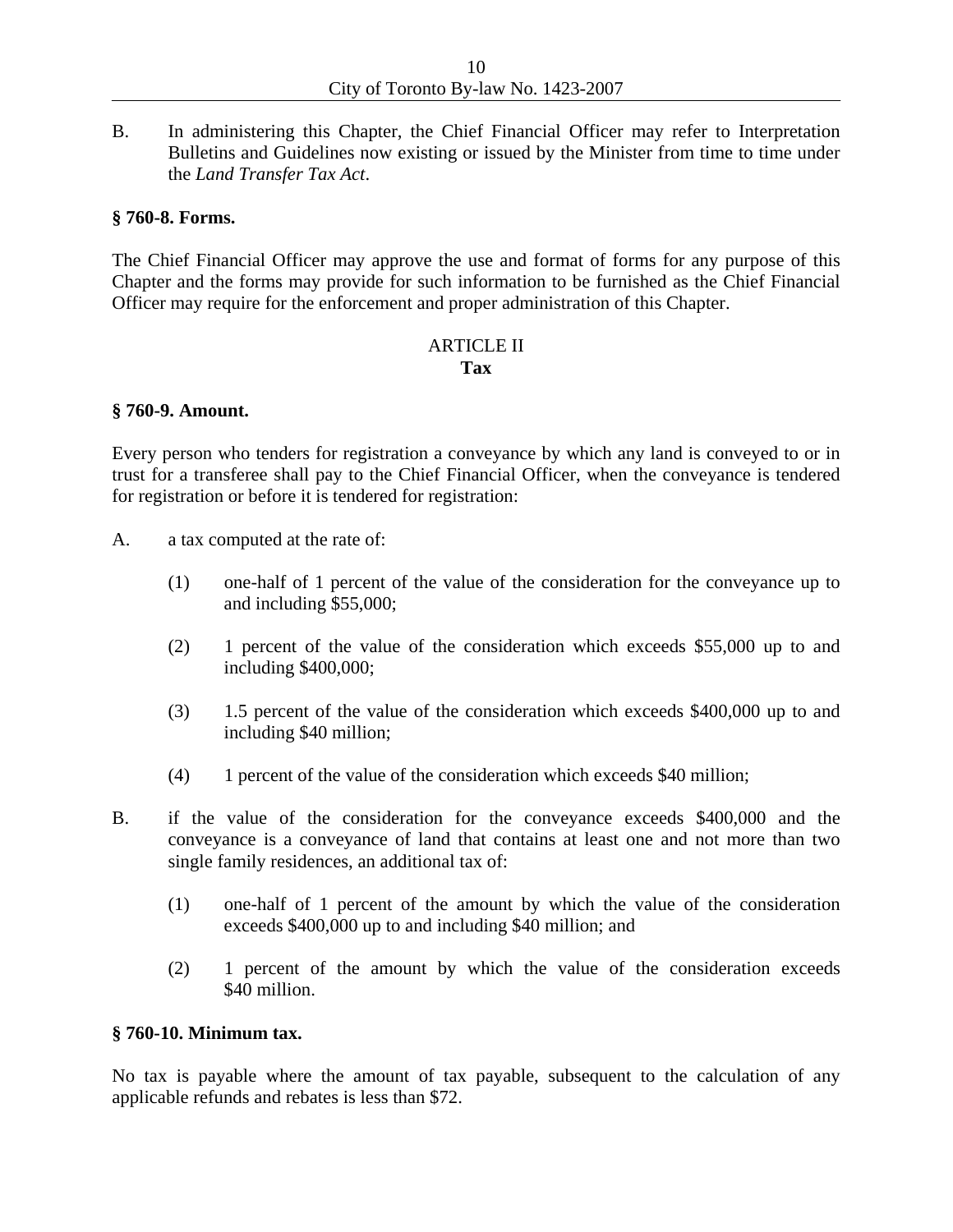# **§ 760-11. Apportionment of consideration.**

Where, in respect of a conveyance of land, the value of the consideration for the conveyance exceeds \$400,000, and a part of the land being conveyed is used for a purpose other than residential purposes, the Chief Financial Officer may determine the amount of the value of the consideration for the conveyance that is reasonably attributable to the land used in connection with a single family residence, and the person tendering the conveyance for registration is, notwithstanding § 760-9, liable to the additional tax of:

- A. one-half of 1 percent only upon the amount by which the value of the consideration determined by the Chief Financial Officer to be attributable to land used in connection with a single family residence exceeds \$400,000 up to and including \$40 million; and
- B. 1 percent only upon the amount by which the value of the consideration determined by the Chief Financial Officer to be attributable to land used in connection with a single family residence exceeds \$40 million.

# **§ 760-12. Conveyance after tax deferral and cancellation.**

If tax in respect of the disposition of a beneficial interest in land has been deferred under § 760-28 and cancelled under § 760-29, the value of the consideration on the tender or submission for registration of a conveyance that transfers legal title to the land to the beneficial owner whose tax liability was cancelled under § 760-29 or to a trustee for the beneficial owner shall be determined under Subsections A, B, C, D or E of the definition of "value of the consideration" as if the value of the consideration were being determined in respect of the disposition of the beneficial interest in the land.

# **§ 760-13. Tax to be payable on one registration only.**

Where the same conveyance may be registered under both the registry system and the land titles system, the tax is payable only once in respect of the first of such conveyances tendered for registration and if the Chief Financial Officer, or a person or entity authorized by the Chief Financial Officer, is satisfied that the value of the consideration for a conveyance that has been registered is the value of the consideration for a subsequently registered conveyance that does not create with respect to the land conveyed any beneficial interest therein in any person beyond that evidenced by the first mentioned conveyance, and if the conveyances are made as part of the same transaction, tax is payable only once and upon the value of the consideration for the first of such conveyances that was registered.

# **§ 760-14. Exemptions.**

No tax is payable with respect to a transaction which may be exempt from time to time under the *Land Transfer Tax Act* or any other statute of the Province of Ontario or by a transferee which is one of the following persons or entities:

A. the Crown or a Crown agency within the meaning of the *Crown Agency Act*, R.S.O. 1990, c. C.48;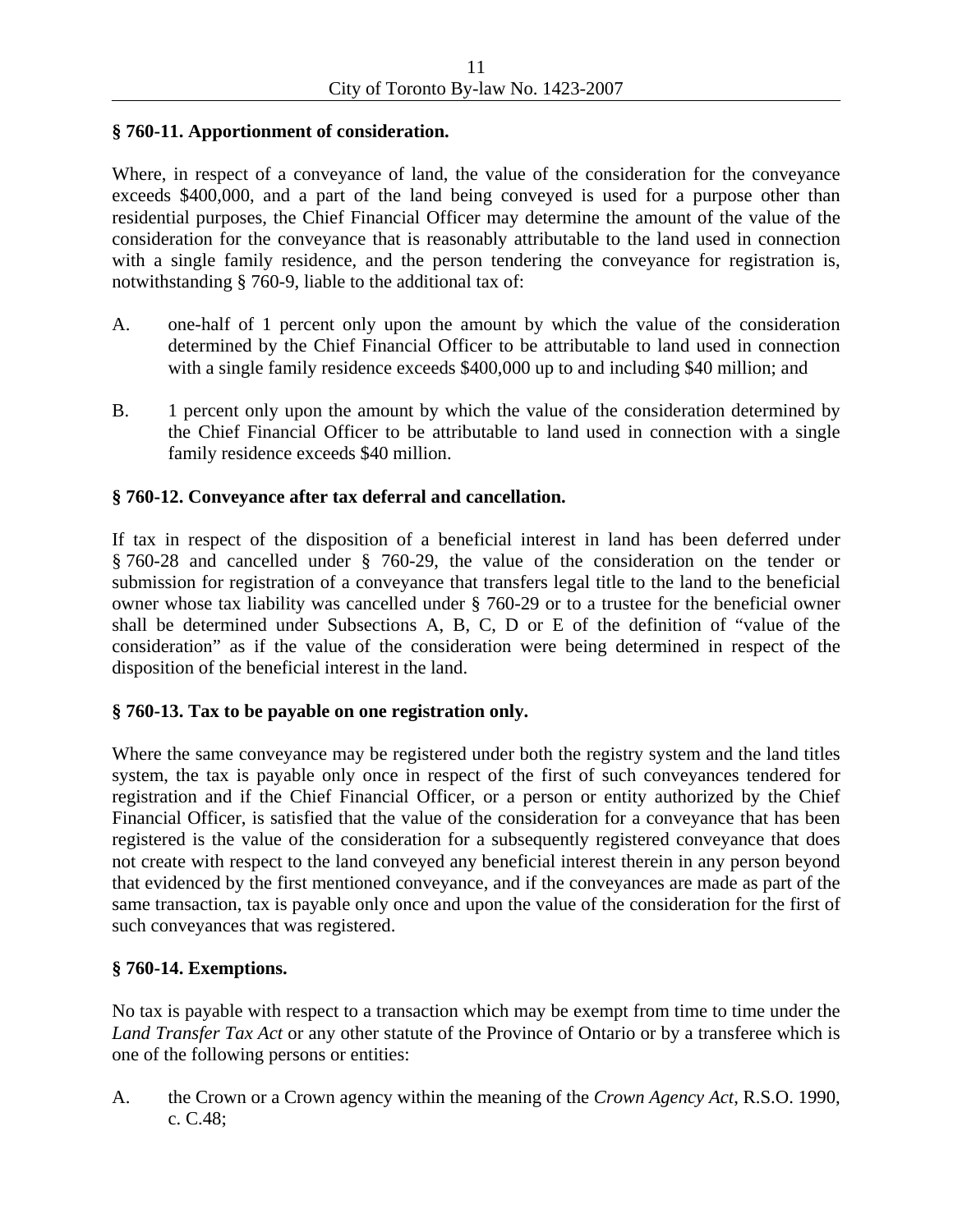- B. an authority, board, commission, corporation, office or organization of person a majority of whose directors, members or officers are appointed or chosen by or under the authority of the Lieutenant Governor in Council of Ontario or a member of the Executive Council of Ontario;
- C. a board as defined in subsection 1 (1) of the *Education Act*, R.S.O. 1990, c. E.2;
- D. a university in Ontario or a college of applied arts and technology and post-secondary institution in Ontario whether or not affiliated with a university, the enrolments of which are counted for purposes of calculating annual operating grants entitlements from the Crown;
- E. a hospital referred to in the list of hospitals and their grades and classifications maintained by the Minister of Health under the *Public Hospitals Act*, R.S.O. 1990, c. P.40, every private hospital operated under the authority of a licence issued under the *Public Hospitals Act*, R.S.O. 1990, c. P.40, and every hospital established or approved by the Lieutenant Governor in Council as a community psychiatric hospital under the *Community Psychiatric Hospitals Act*, R.S.O. 1990, c. C.21;
- F. a nursing home as defined in subsection 1(1) of the *Nursing Homes Act*, R.S.O. 1990, c. N.7, every approved charitable home for the aged as defined in section 1 of the *Charitable Institutions Act*, R.S.O. 1990, c. C.9, every home as defined in section 1 of the *Homes for the Aged and Rest Homes Act*, R.S.O. 1990, c. H.13, and a long-term care home as defined in subsection 2(1) of the *Long-Term Care Homes Act, 2007*, S.O. 2007, c.8, ss. 198(4), 232(2);
- G. the Toronto Community Housing Corporation;
- H. the Toronto Economic Development Corporation;
- I. the City of Toronto;
- J. a local board as defined in the *City of Toronto Act, 2006*, S.O. 2006, c. 11, Sched. A;
- K. such other persons and entities as may be prescribed by the Lieutenant Governor in Council pursuant to subsection 272(b) of the *City of Toronto Act, 2006*, S.O. 2006, c. 11, Sched. A;
- L. such other persons and entities as may be exempt from time to time under the *Land Transfer Tax Act* or any other statute of the Province of Ontario, subject to compliance with all requirements relating to the exemption for such person and entity; and
- M. such other persons and entities as may be exempted by by-law of the City.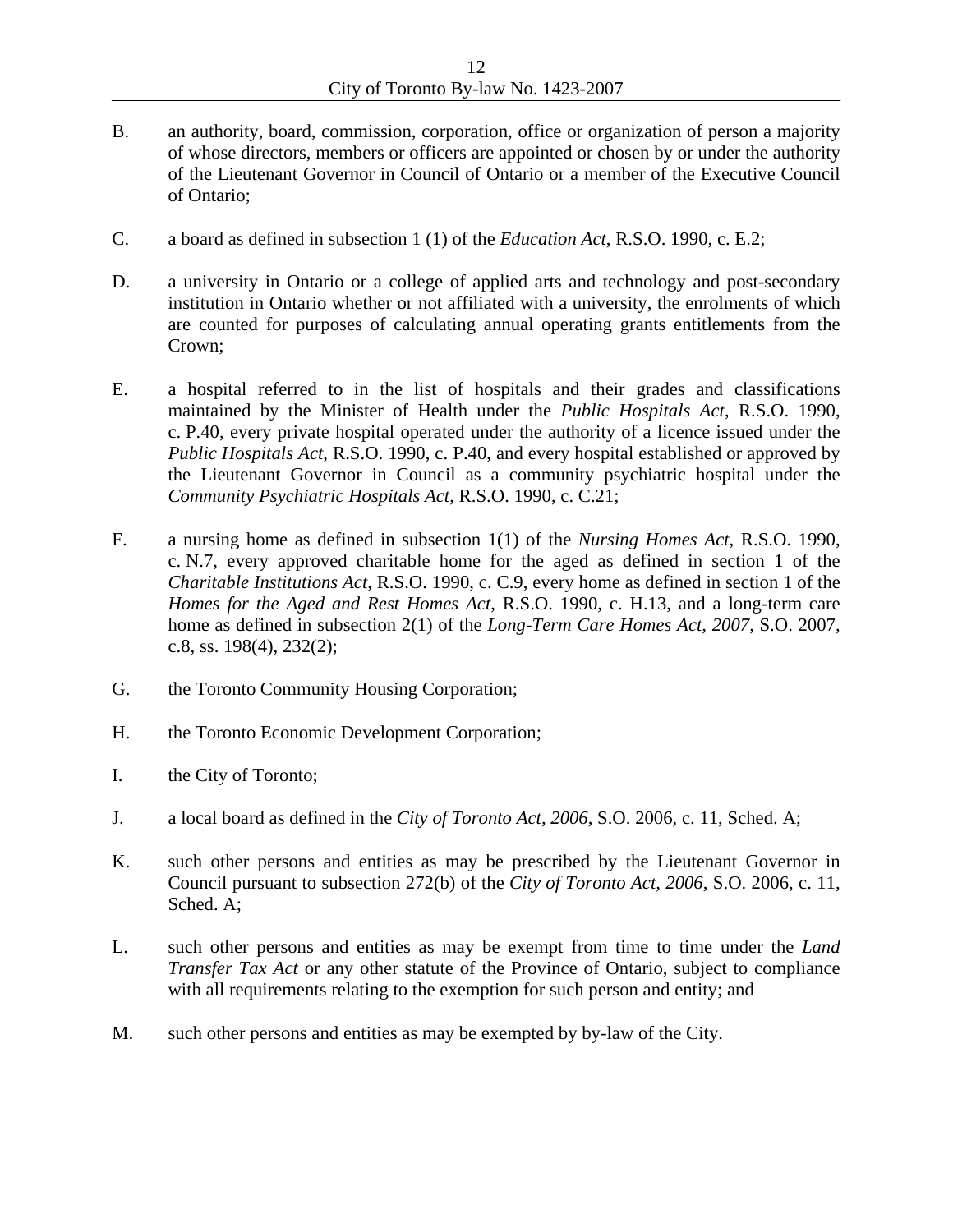## **§ 760-15. Chief Financial Officer's certification, electronic registration.**

A person shall not tender for registration as an electronic document a conveyance without the payment of tax and without the information listed in §§ 760-34A through 760-34D unless the following conditions are satisfied:

- A. the Chief Financial Officer is satisfied that no tax is payable, that all tax has been paid or that security for the payment of the tax has been furnished to the Chief Financial Officer in a form and of a kind that is acceptable to the Chief Financial Officer; and
- B. the Chief Financial Officer, or a person or entity authorized by the Chief Financial Officer, has indicated to the land registrar that the tax has been paid or that no tax is payable.

## **§ 760-16. Chief Financial Officer's certification, other registration.**

A person shall not tender for registration a conveyance that is not an electronic document, without the payment of tax and without the production of the affidavit required by Article IV unless the following conditions are satisfied:

- A. the Chief Financial Officer is satisfied that no tax is payable, that all tax has been paid or that security for the payment of the tax has been furnished to the Chief Financial Officer in a form and of a kind that is acceptable to the Chief Financial Officer; and
- B. the Chief Financial Officer, or a person or entity authorized by the Chief Financial Officer, has indicated on the instrument that the tax has been paid or that no tax is payable.

#### **§ 760-17. Person liable for the tax.**

Every person who immediately after the registration of a conveyance has a beneficial interest in the land that was acquired or increased as a result of a conveyance or as part of an arrangement relating to the conveyance is liable for the tax payable under § 760-9 unless the person has previously paid tax on the acquisition of or increase in beneficial interest.

#### **§ 760-18. Multiple conveyances.**

Where land is conveyed by more than one conveyance and the Chief Financial Officer is of the opinion that one of the reasons for conveying the land by more than one conveyance is to reduce the total amount of tax payable under this Chapter in respect of the conveyances of the land to an amount less than the amount of tax that would have been payable if the land had been conveyed by one conveyance, the total amount of tax payable under this Chapter in respect of the conveyances shall not be less than the amount of tax that would have been payable if the land had been conveyed by one conveyance.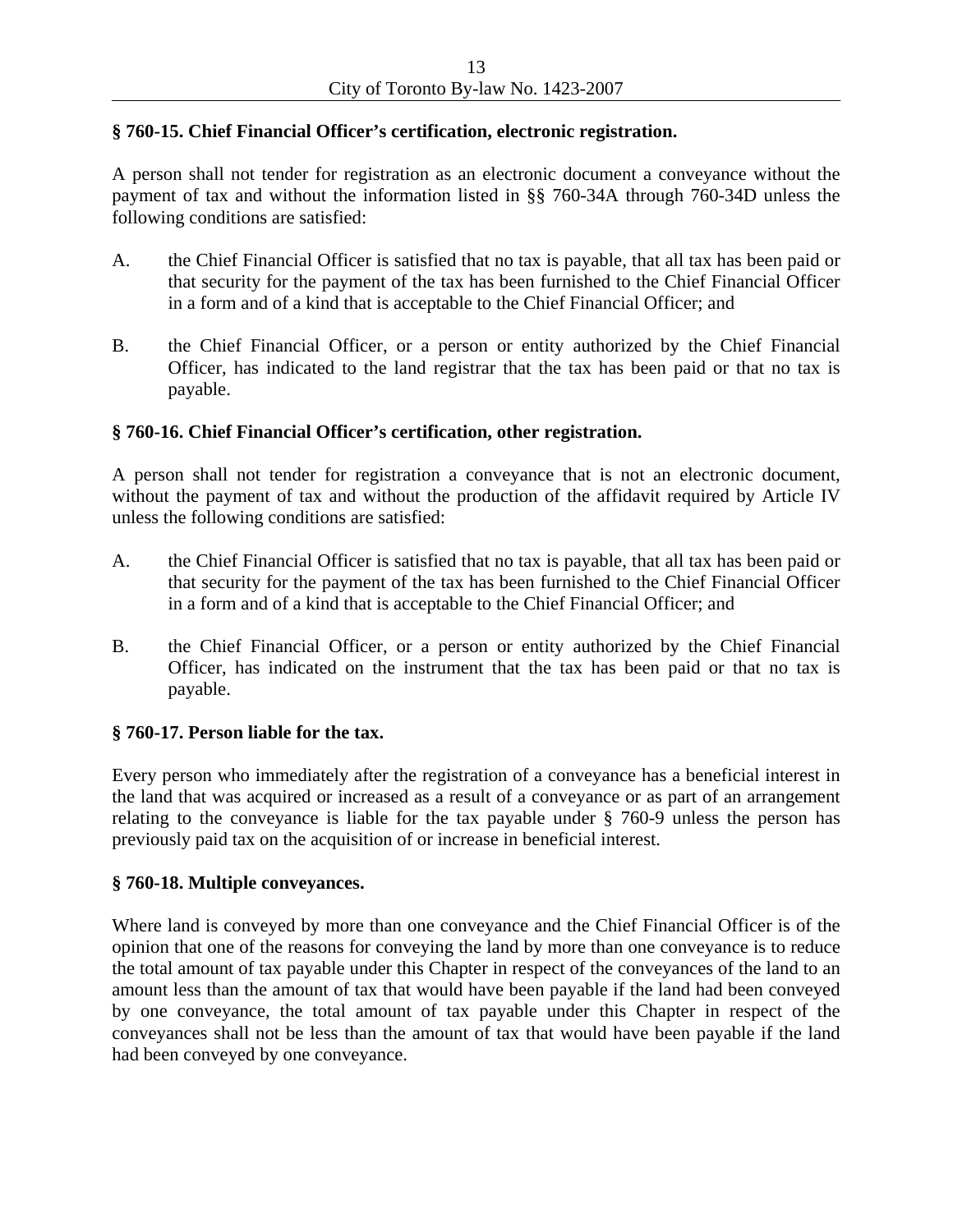# **§ 760-19. Multiple dispositions of beneficial interest.**

Where a disposition of a beneficial interest in land occurs by means of more than one disposition of a beneficial interest in the land and the Chief Financial Officer is of the opinion that one of the reasons for disposing of the beneficial interest by more than one disposition is to reduce the total amount of tax payable under this Chapter in respect of the dispositions to an amount less than the amount of tax that would have been payable if the beneficial interest in the land had been disposed of in one disposition, the total amount of tax payable under this Chapter in respect of the dispositions shall not be less than the amount of tax that would have been payable if the beneficial interest had been disposed of by one disposition.

# ARTICLE III **Disposition of Beneficial Interest in Land**

# **§ 760-20. General.**

- A. For the purposes of this section, and subject to Subsection B, a disposition of a beneficial interest in land includes:
	- (1) a sale, transfer or assignment, however effected, of any part of a beneficial interest in land; and
	- (2) any change in entitlement to or any accretion to a beneficial interest in land.
- B. For the purposes of this section, a disposition of a beneficial interest in land does not include:
	- (1) a transfer of a beneficial interest in land which occurs by reason of the death of the owner of the interest, if the transfer is not required to be made under the terms of an agreement enforceable by or against the person legally or beneficially entitled to the interest immediately following the death of the owner;
	- (2) a transfer or assignment of a beneficial interest in land by a debtor to a creditor for the purpose only of providing security for a debt or loan and a transfer or reassignment by the creditor to the debtor of the security;
	- (3) a lease of land or a transfer of the interest of a lessee under a lease of land if, at the time of the disposition, the unexpired term of the lease cannot exceed 50 years, including any renewals or extensions of the term provided for in the lease or in a separate option to lease or other document entered into as part of the arrangement relating to the lease (whether or not the lessee and the optionee or person named in the document are the same persons); or
	- (4) a transfer or assignment of a beneficial interest in land arising on the execution of an agreement of purchase and sale of an interest in the land, or by a subsequent assignment of such beneficial interest by a purchaser under the agreement or by an assignee thereof, where: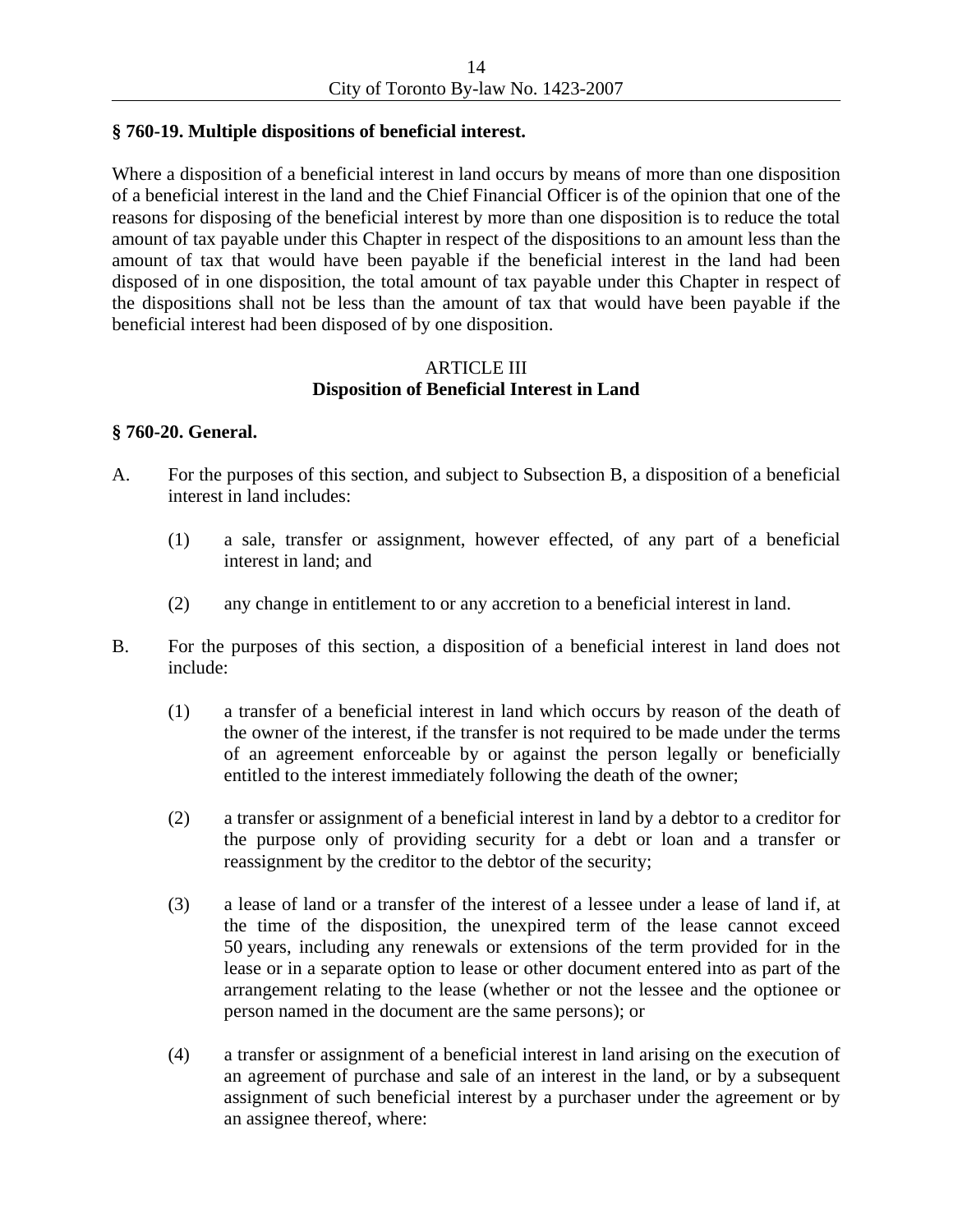- (a) the value of the consideration specified in the agreement has not been paid to or for the benefit of the transferor; or
- (b) the liability for the value of the consideration specified in the agreement has not been assumed by or on behalf of the transferee.

# **§ 760-21. Tax on disposition of a beneficial interest.**

If there is a disposition of a beneficial interest in land, tax at the rates otherwise determined under Article II is payable to the Chief Financial Officer on the thirtieth day after the date of the disposition as if the disposition were a conveyance of land tendered for registration.

## **§ 760-22. By whom payable.**

The tax under § 760-21 is payable by every person who acquires a beneficial interest in land or whose beneficial interest in land is increased as a result of the disposition.

## **§ 760-23. Multiple interests.**

If more than one person acquires a beneficial interest in land, or more than one person's beneficial interest in land is increased as a result of the disposition, each of them is liable to pay only that percentage of the tax otherwise payable under this section that reflects their proportional share of the acquisition of or increase in beneficial interest.

#### **§ 760-24. Exceptions.**

No tax is payable by virtue of this section if:

- A. an instrument evidencing the disposition of the beneficial interest in land is tendered for registration within thirty days after the date of the disposition and the tax payable under § 760-9 on the registration of the instrument has been paid; or
- B. if the transaction or the person or entity liable to pay tax on the disposition of the beneficial interest in land is described under § 760-14.

#### **§ 760-25. Tax only paid once.**

If a person who has paid the tax under this section tenders for registration an instrument evidencing the disposition, no tax is payable under § 760-9 if the Chief Financial Officer is satisfied that the instrument:

- A. does not transfer any beneficial interest in land to any person other than the person who has paid the tax on the disposition under this section; and
- B. does not increase any person's beneficial interest in land in excess of the beneficial interest transferred by the disposition.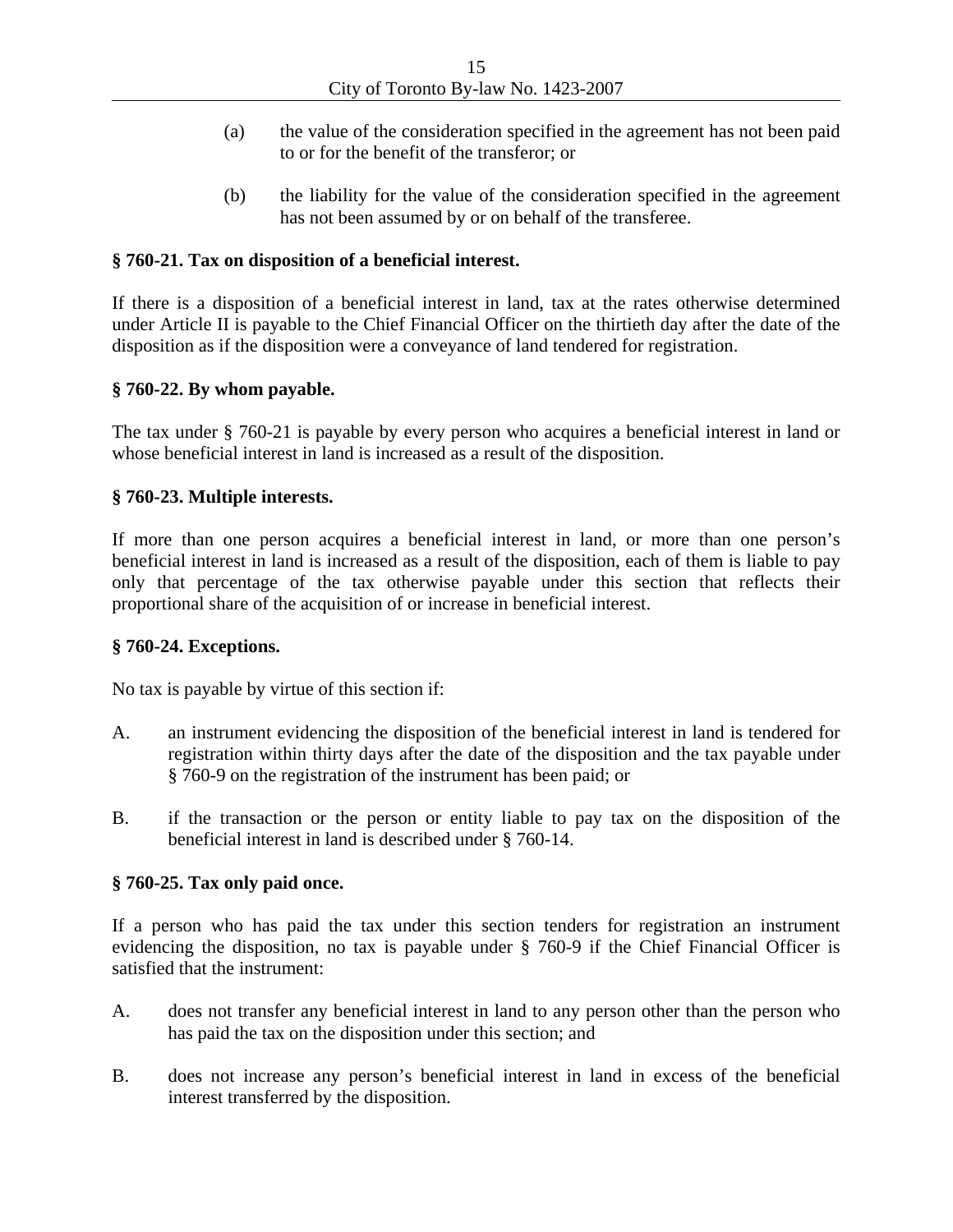# **§ 760-26. Verification of Chief Financial Officer.**

If the tax payable under this section has been paid, or no tax is payable under this Chapter, the Chief Financial Officer shall so verify.

# **§ 760-27. Registration of instrument without payment of tax, etc.**

Where an instrument has been verified under § 760-26, it may be registered without the payment of tax under § 760-9 and without the production of the statement or affidavit required by Article IV.

# **§ 760-28. Deferred payment.**

If the disposition of a beneficial interest in land is from one corporation to another corporation, each of which is an affiliate of the other immediately before and at the time of the disposition, the Chief Financial Officer, or a person or entity authorized by the Chief Financial Officer, may defer the payment of the tax payable by virtue of this section by the corporation acquiring the beneficial interest if the corporation provides the Chief Financial Officer with evidence that a deferral has been granted by the Minister pursuant to subsection 3(9) of the *Land Transfer Tax Act*, and:

- A. on or before the thirtieth day after the date of disposition of the beneficial interest in land:
	- (1) the corporation submits to the Chief Financial Officer, or a person or entity authorized by the Chief Financial Officer, true copies of the return, application and undertaking and other documents submitted to the Minister in connection with the same disposition of beneficial interest in land; and
	- (2) the corporation submits a written undertaking satisfactory to the Chief Financial Officer, or a person or entity authorized by the Chief Financial Officer, undertaking that, for a period of at least thirty six consecutive months immediately following the date of disposition:
		- (a) the corporation making the disposition and the corporation acquiring the beneficial interest on the disposition will continue to be affiliates of each other; and
		- (b) the beneficial interest in the land will continue to be owned by the corporation acquiring the beneficial interest on the disposition or by a corporation that is an affiliate of that corporation and with the corporation which made the disposition of the beneficial interest in the land;
	- (3) security for the tax in an amount, form and kind acceptable to the Chief Financial Officer, or a person or entity authorized by the Chief Financial Officer, is furnished to the Chief Financial Officer; and
- B. no conveyance or instrument or electronic document evidencing the disposition has been registered.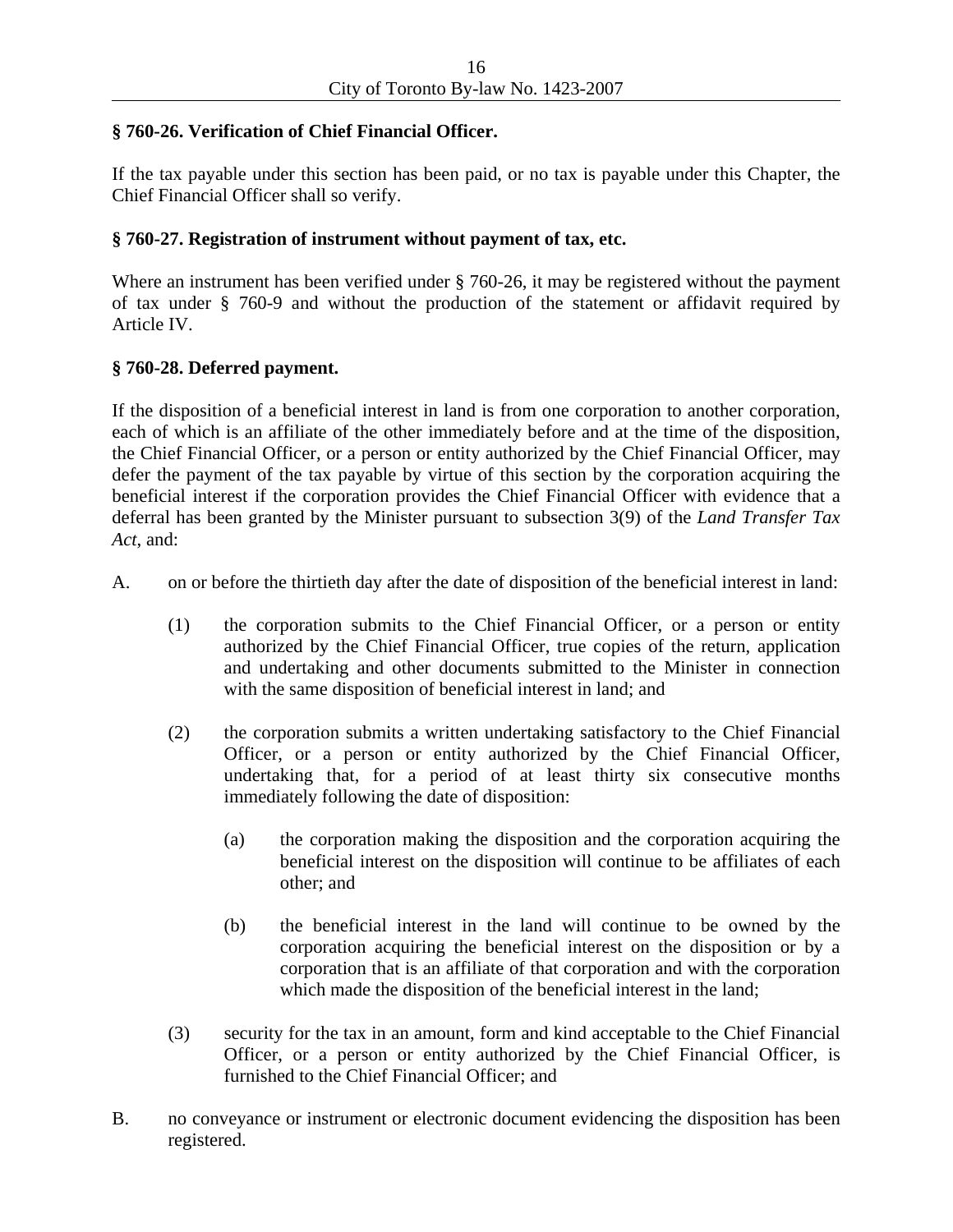# **§ 760-29. Cancellation of tax.**

The Chief Financial Officer shall return the security furnished in respect of the deferral granted under § 760-28 and the amount of tax deferred under this Chapter is no longer owing by reason of this section if:

- A. the Chief Financial Officer is of the opinion that the undertaking given under § 760-28 hereof has been satisfied and no conveyance or instrument evidencing the disposition of the beneficial interest in the land has been registered; or
- B. a conveyance or instrument or electronic document evidencing the disposition of the beneficial interest in land to the corporation has been registered and the tax payable under § 760-9 has been paid; or
- C. there has been a disposition of the beneficial interest in the land, or a conveyance of the land, by the corporation, or by an affiliate of the corporation, to a person who is not an affiliate of the corporation and tax has been paid under this Chapter in respect of that disposition or on registration of the conveyance, as applicable.

# **§ 760-30. Dissolution or winding-up.**

For the purposes of this section, if a corporation was an affiliate of another corporation immediately before winding-up or dissolving, the corporation shall be considered to continue to exist and to be an affiliate of that other corporation for the purpose of determining whether any undertakings given under § 760-28 have been fulfilled with respect to any disposition of a beneficial interest in land made before the winding-up or dissolution of the corporation or in the course of any distribution of property of the corporation on the winding-up or dissolution.

# **§ 760-31. Requirement to pay tax.**

Nothing in § 760-28 or 760-30 relieves any person from the payment of tax under this Chapter upon the registration of a conveyance which evidences the disposition of a beneficial interest in land.

# **§ 760-32. Registration of instrument evidencing disposition of beneficial interest in land.**

For the purposes of §§ 760-28B, 760-29A and 760-29B, the registration of a conveyance of legal title to the land to the beneficial owner of the land or a trustee for the beneficial owner is deemed to be a conveyance which evidences the disposition of a beneficial interest in land.

# **§ 760-33. Affiliate.**

A. For the purposes of this section, a corporation is an affiliate of another corporation if one of them is the subsidiary of the other, if both are subsidiaries of the same corporation or if each of them is controlled by the same person or persons.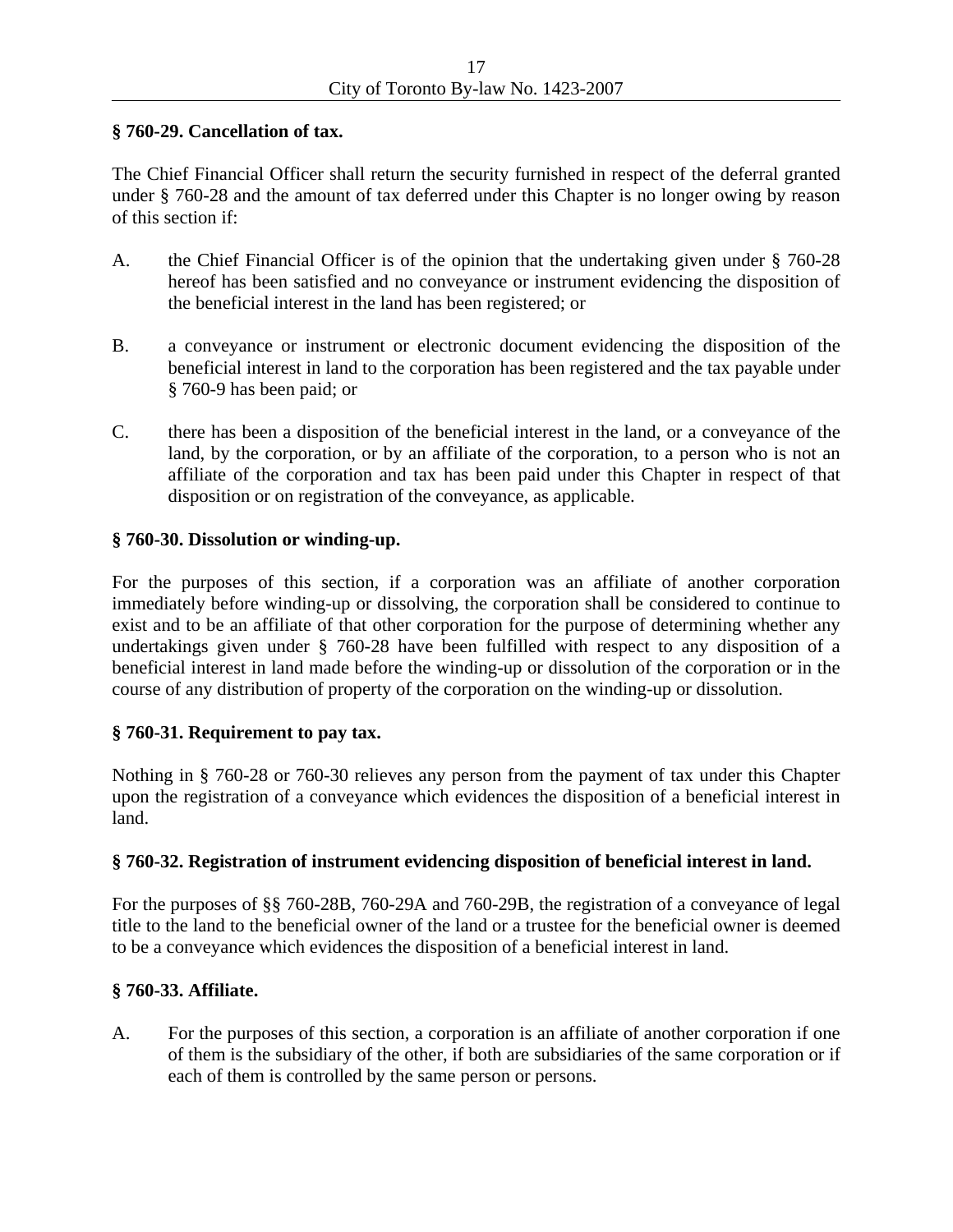- B. The following rules apply for the purposes of determining if corporations are affiliates:
	- (1) A corporation is a subsidiary of another corporation if:
		- (a) it is controlled by:
			- [1] that other;
			- [2] that other and one or more corporations each of which is controlled by that other; or
			- [3] two or more corporations each of which is controlled by that other; or
		- (b) it is a subsidiary of a corporation that is that other's subsidiary.
	- (2) A corporation is controlled by another person or corporation or by two or more corporations if:
		- (a) voting securities of the first-mentioned corporation carrying more than fifty percent of the votes for the election of directors are held, otherwise than by way of security only, by or for the benefit of the other person or corporation or by or for the benefit of the other corporations; and
		- (b) the votes carried by the voting securities described in Subsection  $B(2)(a)$ are entitled, if exercised, to elect a majority of the board of directors of the first-mentioned corporation.
	- (3) For the purposes of Subsection B(2):
		- (a) a person is deemed to own beneficially securities that are beneficially owned by a corporation controlled by the person or by an affiliate of that corporation; and
		- (b) a corporation is deemed to own beneficially securities that are beneficially owned by its affiliates.
	- (4) Unless the regulations to the *Land Transfer Tax Act* provide otherwise, references in Subsections  $B(2)$  and  $B(3)$  to securities are references to securities within the meaning of the *Securities Act*, R.S.O. 1990, c. S.5.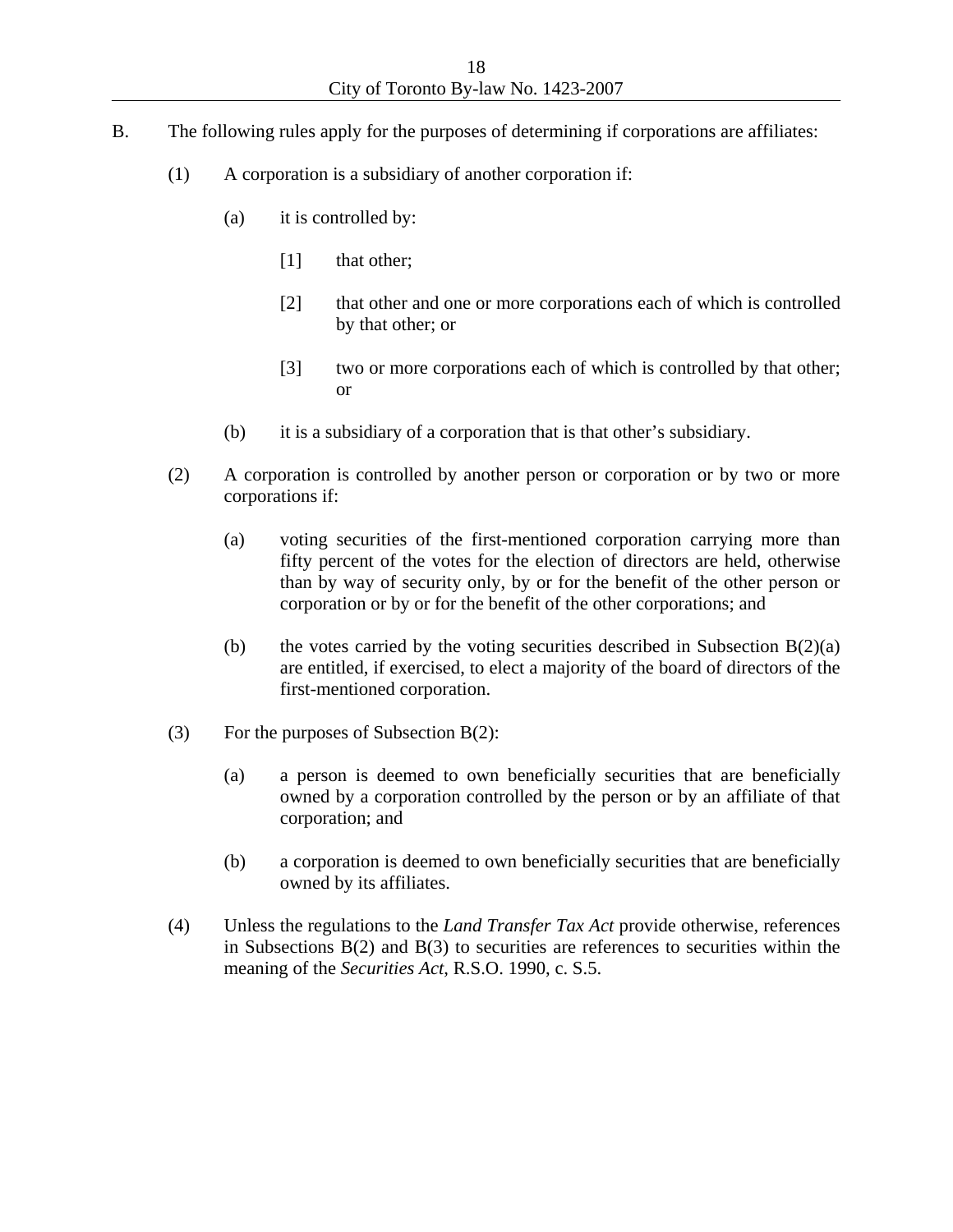## ARTICLE IV **Information and Returns**

## **§ 760-34. Statements and/or affidavits re conveyance.**

The following information respecting a conveyance shall be provided to the Chief Financial Officer in the form and manner approved by the Chief Financial Officer including, without limitation, as required by § 760-35 or 760-36:

- A. the true value of the consideration for the conveyance;
- B. the true amount in cash and the value of any property or security included in the value of the consideration;
- C. the amount or value of any lien or encumbrance subject to which the conveyance is made;
- D. where the value of the conveyance exceeds \$400,000, whether the land being conveyed contains at least one and not more than two single family residences;
- E. true copies of all documents submitted to the Minister in connection with the conveyance; and
- F. such other information as determined by the Chief Financial Officer as being required for the enforcement or proper administration of this Chapter.

#### **§ 760-35. Electronic registration.**

If the conveyance is tendered for registration as an electronic document, the information required by §§ 760-34A through 760-34D shall be provided as a statement in the form and manner approved by the Chief Financial Officer and the statement shall be included as part of the electronic document.

#### **§ 760-36. Other registration.**

If the conveyance is tendered for registration otherwise than as an electronic document, the information required by §§ 760-34A through 760-34D shall be provided as an affidavit in the form approved by the Chief Financial Officer and the affidavit may be filed with the land registrar and attached by the land registrar to the conveyance to which it relates.

#### **§ 760-37. Maker of statement or affidavit.**

The statement or affidavit required by this section shall be made by:

A. each transferee to whom or in trust for whom any land is conveyed by the conveyance to which the affidavit relates;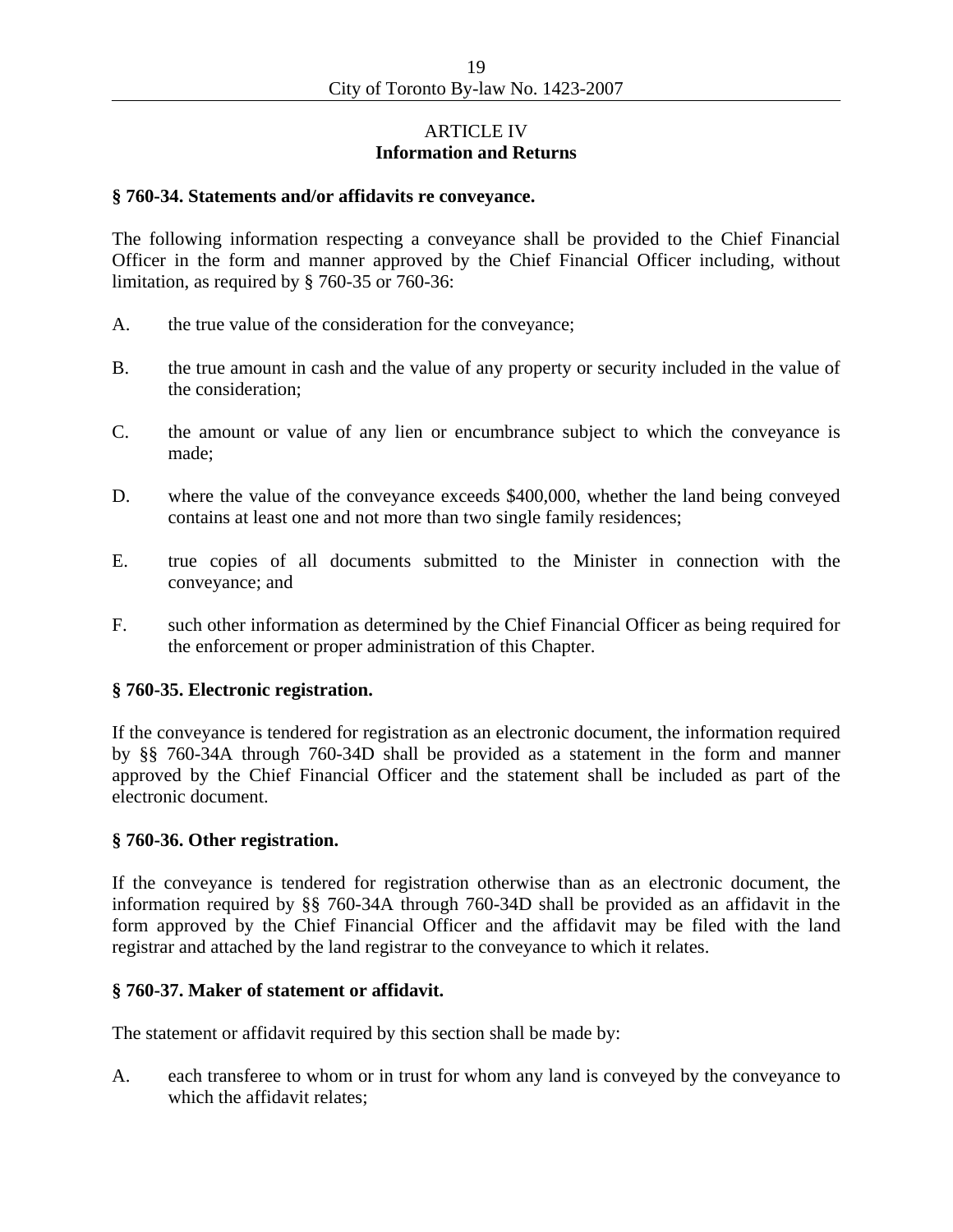- B. each trustee to whom any land is conveyed and who is shown as a trustee in the conveyance to which the affidavit relates;
- C. each transferee named in the conveyance to which the affidavit relates;
- D. an agent of any person referred to in Subsection A, B or C, if the agent is authorized in writing to make the affidavit;
- E. the solicitor acting in the transaction as the solicitor for any person referred to in Subsection A, B or C;
- F. the presiding officer authorized to act for a corporation that is a person referred to in Subsection A, B or C, or the Vice-President, Manager, Secretary, Director or Treasurer authorized to act for such corporation; or
- G. either of two transferees who are spouses of each other and both of whom are transferees referred to in Subsection A, B or C, where the transferee making the affidavit is acting on behalf of the other of such transferees.

#### **§ 760-38. Consent of Minister.**

Notwithstanding § 760-37, if the Minister or a person authorized by the Minister has consented to the transferor making the statement or affidavit pursuant to subsection 5(2.1) of the *Land Transfer Tax Act*, the transferor may do so for the purposes of this Chapter.

## **§ 760-39. Contents.**

The statement or affidavit shall state that the person making it has personal knowledge of the facts stated in it and shall state:

- A. where applicable:
	- (1) the capacity in which the person is making the statement or affidavit; and
	- (2) the name of any transferee on whose behalf the person is making the statement or affidavit; and
- B. where such facts may consist of personal information as defined by the *Municipal Freedom of Information and Protection of Privacy Act*, R.S.O. 1990, c. M.56, that the person to whom the personal information relates consents to and authorizes its collection and use.

#### **§ 760-40. Exceptions.**

Notwithstanding § 760-34, the information listed in §§ 760-34A through 760-34F is not required for a conveyance tendered for registration as an electronic document and an affidavit is not required for a conveyance tendered for registration otherwise than as an electronic document if: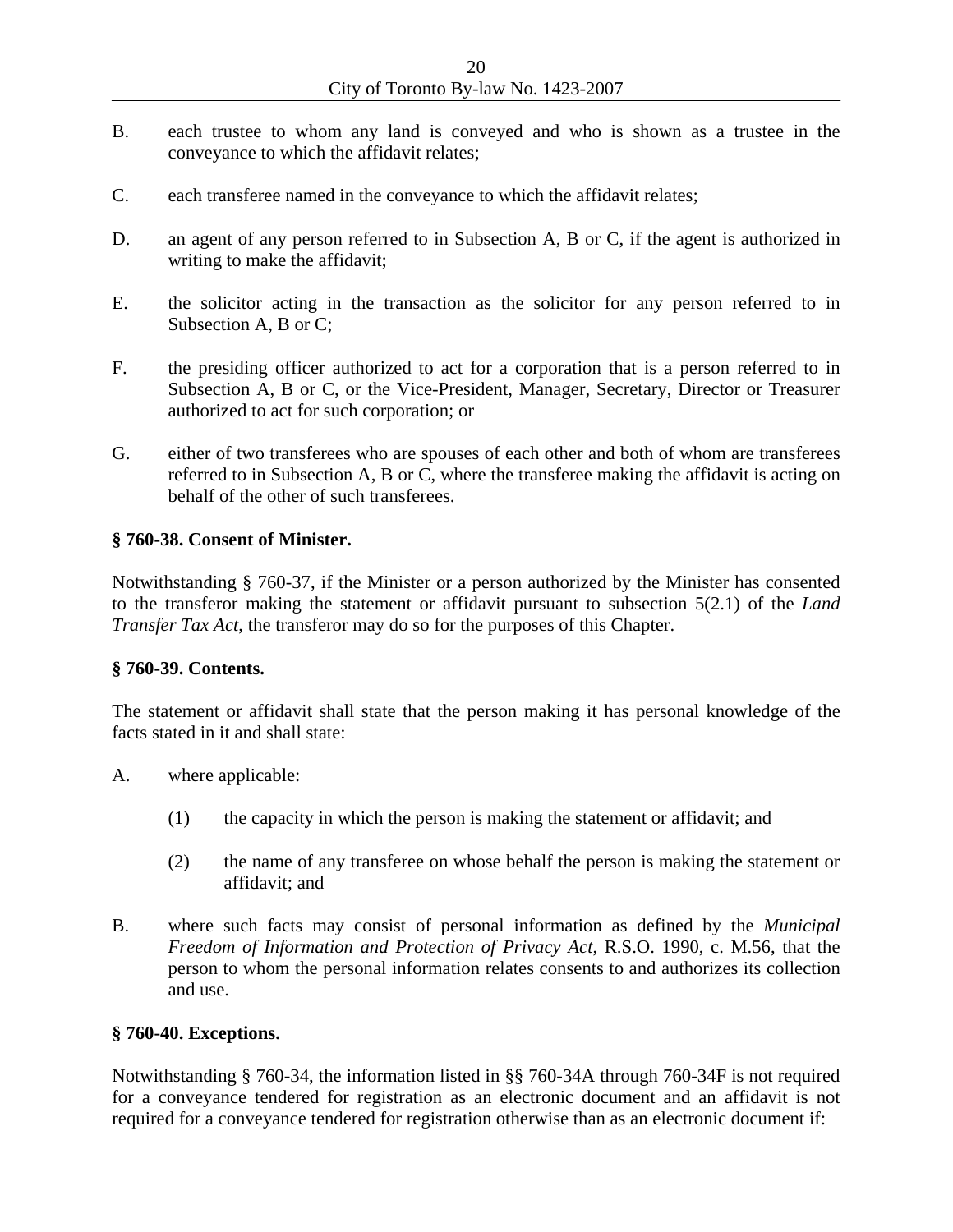- A. the only transferee or transferees named in the conveyance is or are one or more of the persons or entities described in §§ 760-14A through 760-14F and 760-14K; or
- B. if the conveyance expressly states that it is in trust for only one or more of the persons or entities described in §§ 760-14A through 760-14F and 760-14K.

## **§ 760-41. Exception, certain leases.**

The information listed in §§ 760-34A through 760-34F is not required for a conveyance if no tax is payable by reason of § 760-6.

## **§ 760-42. Tax on unregistered dispositions.**

- A. Every person liable to pay tax under Article III shall deliver to the Chief Financial Officer, or a person or entity authorized by the Chief Financial Officer, true copies of all documents submitted to the Minister in connection with the payment of tax under section 3 of the *Land Transfer Tax Act*, on or before the day when the tax is payable under Article III and shall simultaneously remit such tax.
- B. Every person who holds a legal interest in land in trust for any other person shall, within thirty days of becoming aware of any disposition of a beneficial interest in land to which Article III applies, deliver to the Chief Financial Officer, or a person or entity authorized by the Chief Financial Officer, true copies of all documents submitted to the Minister pursuant to section 5(8) or (9) of the *Land Transfer Tax Act* for the purpose of determining the tax liability under this Chapter.

# **§ 760-43. Extension of time for returns.**

The Chief Financial Officer may extend the time for compliance with § 760-42A or 760-42B either before or after the time for delivering specified therein has expired. If the Minister extends the time for filing a return under subsection 5(12) of the *Land Transfer Tax Act*, and if the person provides the Chief Financial Officer with evidence of the Minister granting such extension, the time for compliance with the provisions of § 760-42A or 760-42B hereof, as the case may be, shall be extended by the same period.

#### **§ 760-44. Public record.**

The Chief Financial Officer shall collect and maintain the information contained in the form and manner required by § 760-35 or 760-36 specifically for the purpose of creating a record available to the general public.

# ARTICLE V **Designated Collectors**

#### **§ 760-45. General.**

The City may, from time to time, enter into agreements in writing, designating one or more persons as the Chief Financial Officer considers appropriate as designated collectors to assist in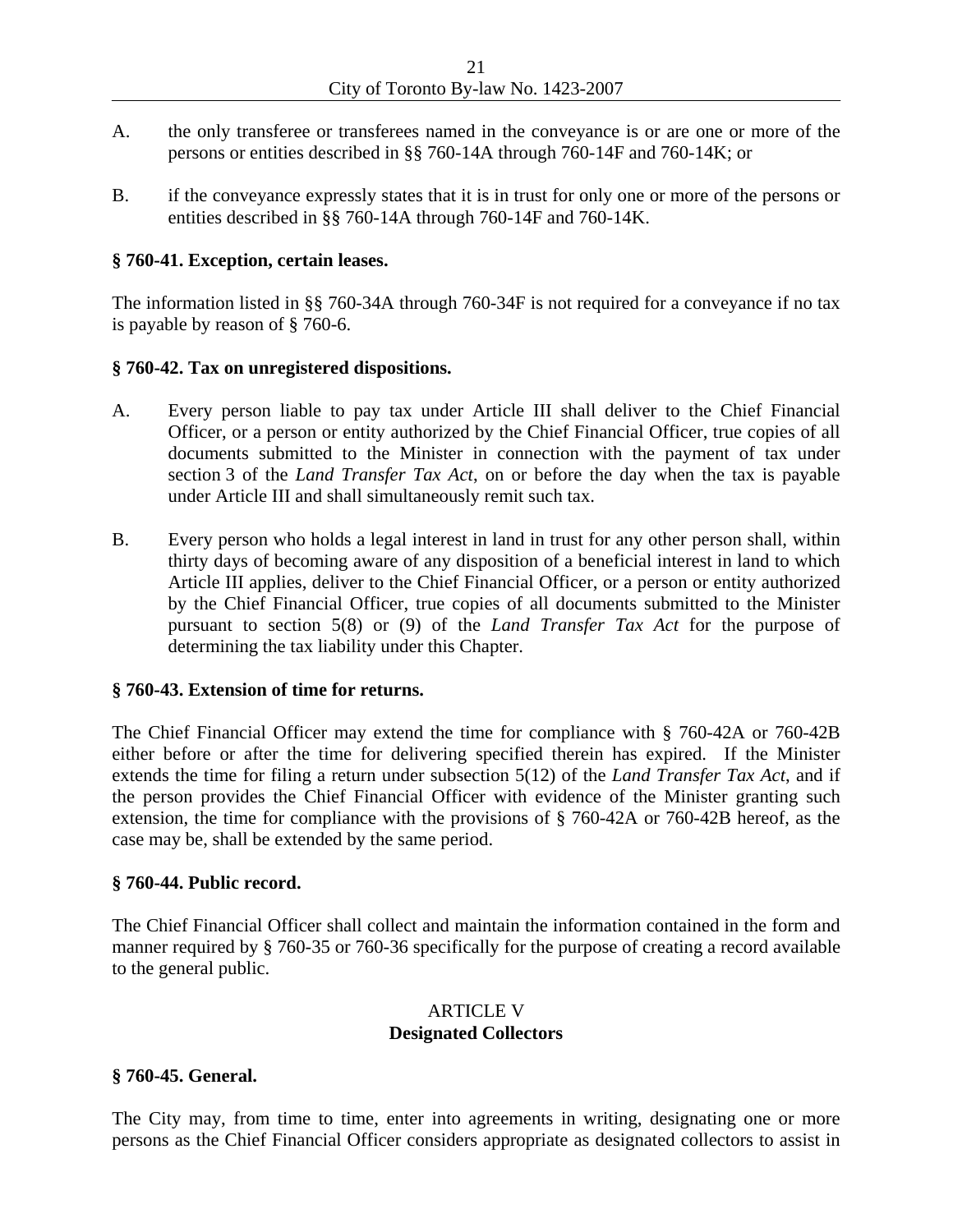the administration of this Chapter, and attaching such conditions and restrictions to such designation as the Chief Financial Officer considers appropriate, which may include, without limitation, collecting the tax payable under this Chapter, requiring security in an amount and form acceptable to the Chief Financial Officer and designating a designated collector as an agent of the City.

## **§ 760-46. Tax held in trust.**

All amounts collected or collectable as or on account of tax under this Chapter by a designated collector acting as an agent of the City:

- A. shall be deemed, despite any security interest in the amount so collected or collectable, to be held in trust for the City;
- B. shall be held separate and apart from the designated collector's property and from property held by any secured creditor that but for the security interest would be the designated collector's property; and
- C. shall be remitted to the Chief Financial Officer by the designated collector in the manner and at the times provided for in the agreement with the designated collector.

# **§ 760-47. Chief Financial Officer as collector.**

The Chief Financial Officer may establish appropriate collection facilities at Toronto City Hall and the North York Civic Centre and/or such other location or locations as the Chief Financial Officer considers appropriate from time to time.

# ARTICLE VI **Offences and Fines**

#### **§ 760-48. False statements.**

- A. Every person is guilty of an offence under this Chapter who:
	- (1) makes, participates in, assents to or acquiesces in the making of false or deceptive statements in a statement, affidavit, return or other document prepared, submitted or filed under or for the purposes of this Chapter; or
	- (2) destroys, alters, mutilates, hides or otherwise disposes of any records or books of account, in order to evade payment of tax under this Chapter; or
	- (3) makes, assents to or acquiesces in the making of false or deceptive entries, or assents to or acquiesces in the omission to enter a material particular, in any records or books of account; or
	- (4) wilfully, in any manner, evades or attempts to evade:
		- (a) paying tax under this Chapter; or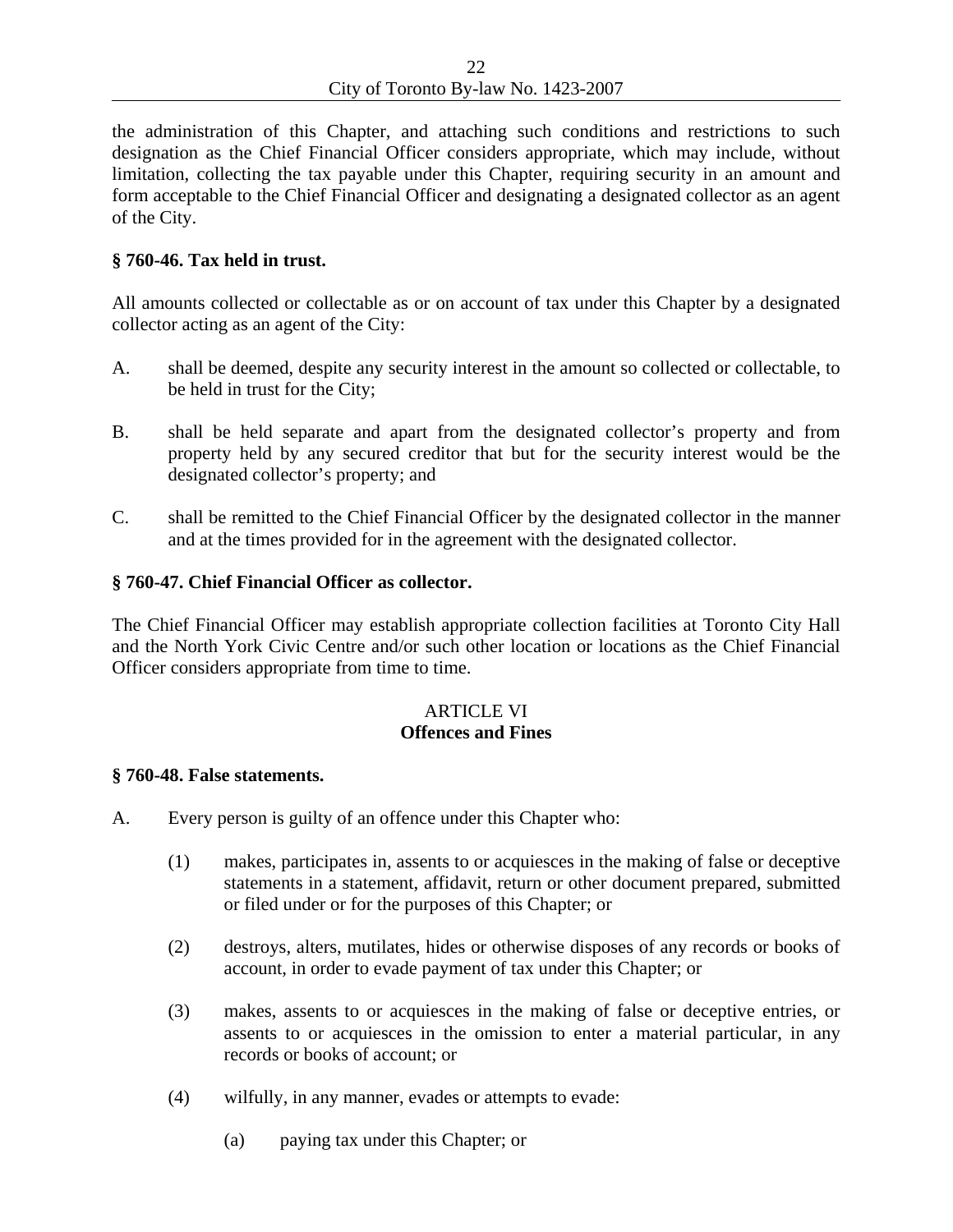- (b) complying with this Chapter; or
- (5) conspires with any person to commit an offence described in Subsections A(1) through  $A(4)$ .
- B. In addition to any other penalty provided by this Chapter, every person is liable on conviction of an offence under Subsection A, to a fine for each day during which the offence continues, not exceeding a maximum total fine of \$100,000.

# **§ 760-49. False statements under § 760-60.**

Every person who makes or assists in making a statement in any application for a rebate under § 760-60 or in any document provided to the Chief Financial Officer, or any person or entity authorized by the Chief Financial Officer, in connection therewith, that, at the time and in the light of the circumstances under which it was made, is false or misleading in respect of any material fact or that omits to state any material fact the omission of which makes the statement false or misleading is guilty of an offence and on conviction is liable to a fine for each day during which the offence continues, not exceeding a maximum total fine of \$2,000.

# **§ 760-50. Failure to deliver return, pay tax.**

Every person who fails to deliver the documents as required by this Chapter or who fails to remit the tax payable is guilty of an offence and, in addition to any penalty otherwise provided by this Chapter, on conviction is liable, to a fine for each day which the person fails to deliver the documents or fails to remit the tax payable, not exceeding a maximum total fine of \$100,000.

# **§ 760-51. Failure to comply with audit or inspection.**

Every person who has failed to comply with or has contravened Article X of this Chapter is guilty of an offence and, in addition to any penalty otherwise provided by this Chapter, is liable on conviction to a fine for each day during which the failure to comply with or contravention of Article X of this Chapter continues, not exceeding a maximum total fine of \$100,000.

# **§ 760-52. Offence, general.**

Subject to §§ 760-48 through 760-51, every person who knowingly contravenes any provision of this Chapter is guilty of an offence and on conviction is liable to a fine for each day during which the contravention continues, not exceeding a maximum total fine of \$100,000, if no other penalty is provided for the offence.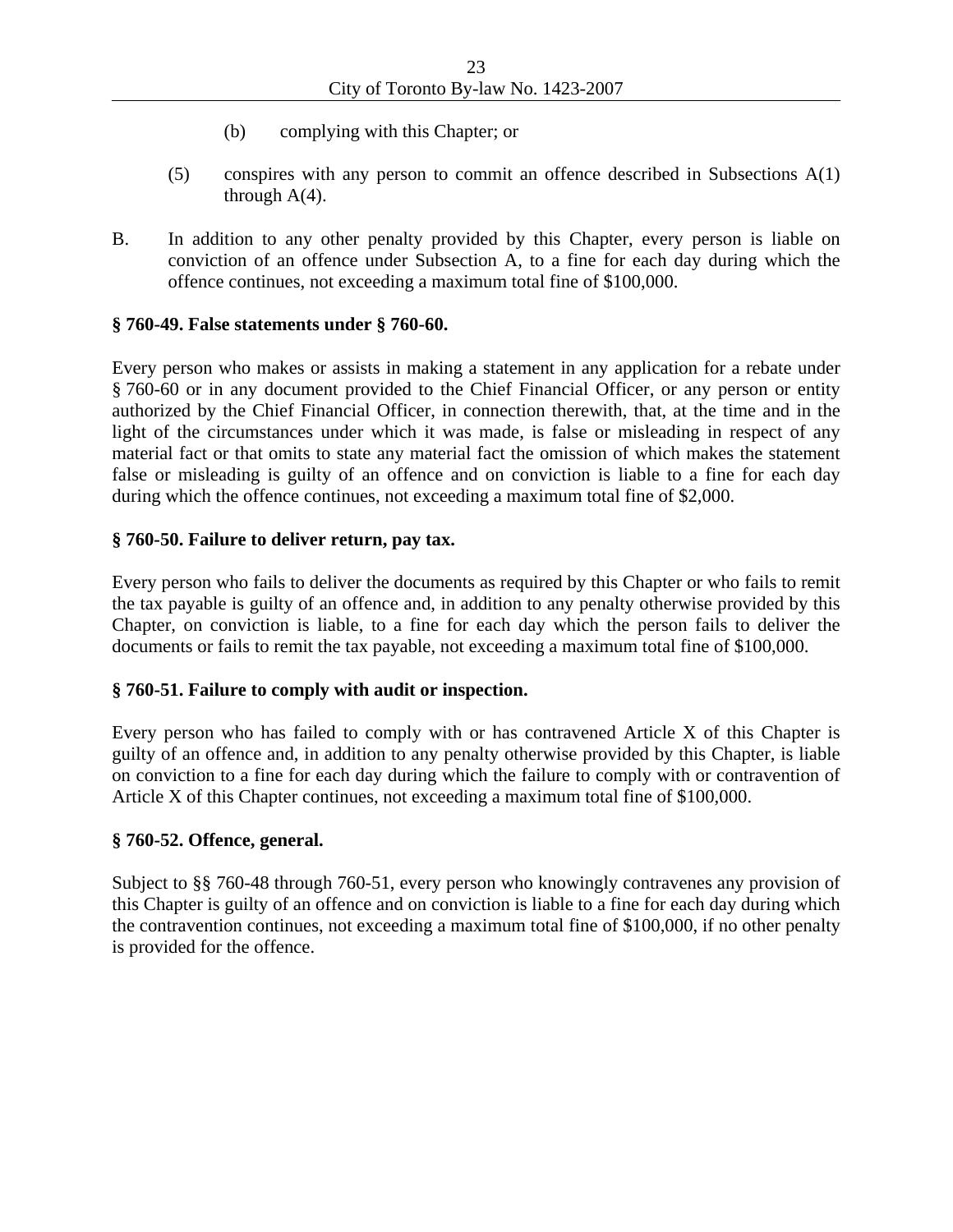# ARTICLE VII **Penalties**

### **§ 760-53. Failure to pay tax, fraud or wilful default.**

If the Chief Financial Officer is satisfied that a person's failure to pay tax is attributable to fraud or wilful default, the Chief Financial Officer may assess a penalty against the person in an amount equal to the greater of \$500 and 25 percent of the tax that the person failed to pay, not exceeding \$100,000.

## **§ 760-54. Failure to pay tax, insufficient payment.**

Every person who tenders for registration a conveyance and who pays, at that time, an amount that is less than the amount of tax payable by that person under § 760-9 shall pay a penalty, when the Chief Financial Officer assesses it, in an amount equal to 5 percent of the difference between the tax payable and the amount actually paid, not exceeding \$100,000.

## **§ 760-55. Failure to deliver documents.**

Every person who fails to deliver the documents as required by this Chapter shall pay a penalty, when the Chief Financial Officer assesses it, in an amount equal to 5 percent of the tax payable, not exceeding \$100,000.

### **§ 760-56. Failure to remit tax with documents.**

Every person who fails to remit with the documents required by this Chapter the amount of tax payable shall pay, when the Chief Financial Officer so assesses, a penalty of an amount equal to 5 percent of the difference between the tax payable and the amount actually paid, not exceeding \$100,000.

#### ARTICLE VIII **Refunds and Rebates**

#### **§ 760-57. Refunds, general.**

Where a person has paid an amount under this Chapter that is not payable under this Chapter, the Chief Financial Officer may, upon receipt of satisfactory evidence make a determination that the amount was wrongly paid, and if such a determination is made, the Chief Financial Officer shall refund all or part of the amount, but no refund shall be made unless an application for it is made within four years after the date of the payment.

# **§ 760-58. Refund under** *Land Transfer Tax Act***.**

To the extent that the Minister has determined that tax shall be refunded or that an application for a refund shall be disallowed pursuant to the *Land Transfer Tax Act* or under any other statute of the Province of Ontario, the Chief Financial Officer shall refund the tax paid under this Chapter or disallow the application for a refund under the corresponding section hereunder, with respect to the same matter and the same conveyance.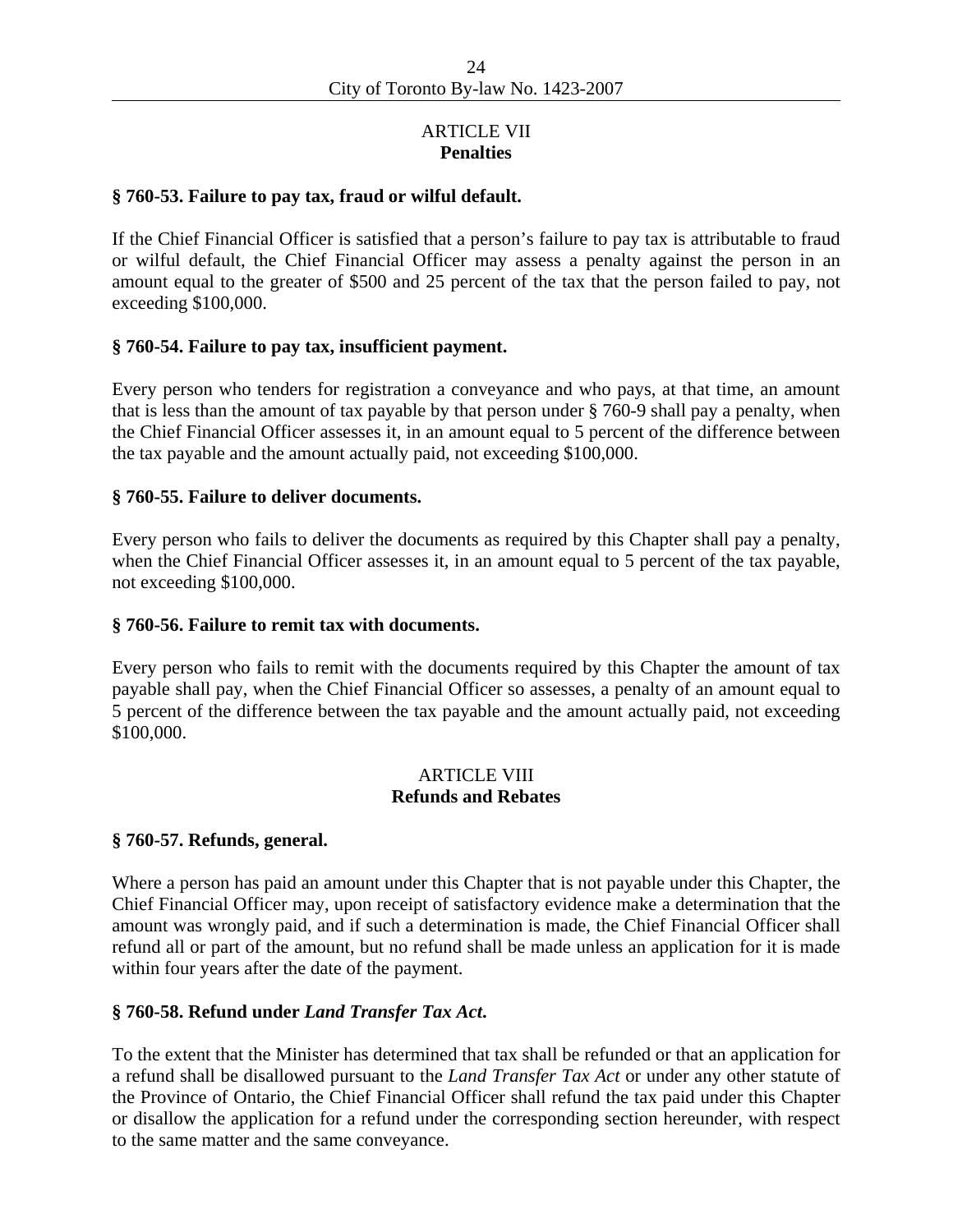## **§ 760-59. Rebate, agreement entered into on or before December 31, 2007.**

- A. The Chief Financial Officer shall rebate the full tax paid by a transferee under this Chapter where the bona fide agreement of purchase and sale relating to such conveyance was executed on or before December 31, 2007 and the Chief Financial Officer has received evidence satisfactory to him or her (which evidence may include an affidavit of the transferee) that such agreement was executed on or before December 31, 2007.
- B. An application for a rebate under this section shall be made before the expiration of 18 months after the date on which the conveyance or the disposition for which the tax is payable under this Chapter occurs.

## **§ 760-60. Rebate, first time purchaser.**

- A. The Chief Financial Officer shall rebate, in the manner he or she directs, tax payable under this Chapter by a first time purchaser in respect of the acquisition by the first time purchaser of an eligible home to be used by the first time purchaser as his or her principal residence, if the first time purchaser occupies the eligible home as his or her principal residence no later than nine months after the date of the conveyance or disposition, and if the Chief Financial Officer has received information satisfactory to him or her that the transferee is a first time purchaser.
- B. Where a part of the land conveyed is not used for residential purposes at the time of the application for a rebate under Subsection A, and the Chief Financial Officer has determined the amount of the value of the consideration for the conveyance that is reasonably attributable to the land used in connection with the first time purchaser's eligible home, for the purposes of determining the total purchase price of the eligible home and the amount of the rebate payable under this section, the value of the consideration for the conveyance shall be deemed to be the amount so determined by the Chief Financial Officer.
- C. The maximum amount of tax subject to rebate under Subsection A in respect of the acquisition of an eligible home is \$3,725.
- D. If the first time purchaser is not the only transferee named in the conveyance, the rebate payable under Subsection A to the first time purchaser shall be calculated on the first time purchaser's interest acquired under the conveyance, provided that if the spouse of the first time purchaser previously owned an eligible home anywhere in the world when he or she became the spouse of the first time purchaser, neither spouse shall be entitled to a rebate under this section.
- E. An application for a rebate under this section shall be made before the expiration of 18 months after the date on which the conveyance or the disposition for which the tax is payable under this Chapter in respect of the eligible home occurs.
- F. For the purposes of this section, a reference to a conveyance shall be deemed to include a disposition of a beneficial interest in land and a reference to the tax paid or payable under § 760-9 shall be deemed to include the tax paid or payable under § 760-21.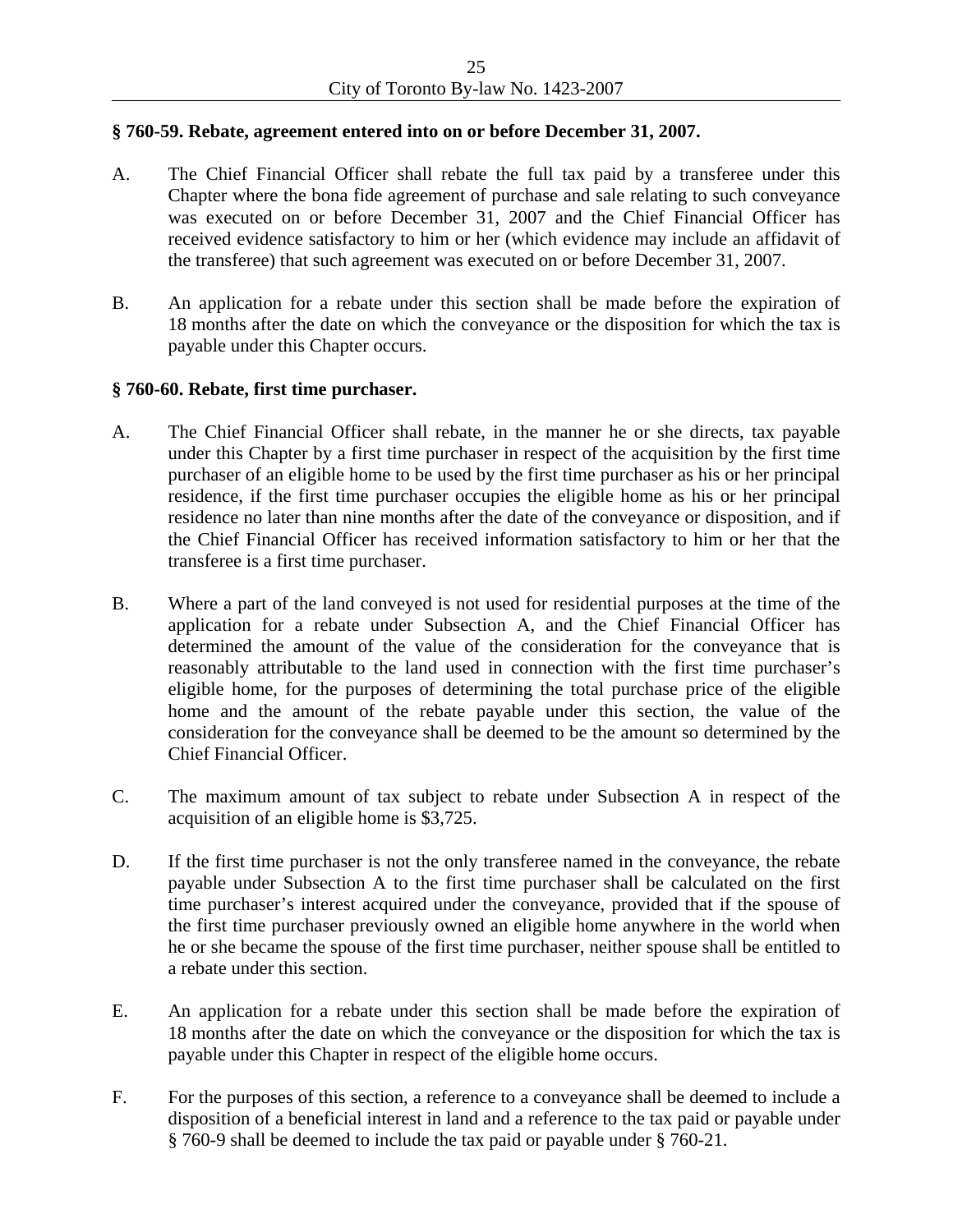# **§ 760-61. Disallowance of refund or rebate.**

Where a person has, in accordance with this Chapter, applied for a refund or rebate under this Chapter and the person's claim is in whole or in part refused, the Chief Financial Officer, or any person or entity authorized by the Chief Financial Officer, shall cause to be delivered to such person a statement of disallowance in such form as the Chief Financial Officer shall require, and the statement shall specify the amount of the disallowance and the reasons therefor.

# **§ 760-62. Application to other liabilities.**

If property taxes are outstanding on land with respect to which a person is entitled to a refund or rebate of tax payable hereunder, the Chief Financial Officer may apply the amount of such refund or rebate against the amount of such property taxes owing and shall notify the person entitled to such refund or rebate that such action has been taken.

## **§ 760-63. Recovery of refund or rebate wrongly obtained.**

Where a refund or rebate is made under this section to a transferee and it is subsequently determined that the transferee was not entitled to the refund or rebate, or was entitled only to a refund or rebate in a lesser amount, the amount of the refund or rebate to which the transferee was not entitled shall, for the purposes of this Chapter, be deemed to be tax imposed by Article II which was required to have been paid by the transferee on the date the refund or rebate was made to the transferee by the City.

#### **§ 760-64. Interest on refunds and rebates.**

- A. If the Chief Financial Officer, or any person or entity authorized by the Chief Financial Officer, makes a refund or rebate under this section, interest shall be paid on the amount of the refund or rebate, calculated at the rate of 4.5 percent per annum for the period from the date on which the amount that is refunded or rebated was paid to the City to the date on which such amount is refunded or rebated, provided that no interest shall be paid where the amount of interest is less than \$1; and
- B. Notwithstanding Subsection A, where a rebate was available under § 760-59 or 760-60 at the time the conveyance was tendered for registration, interest shall only be payable from the date on which an application for such rebate has been submitted as provided herein.

### **§ 760-65. Transitional rules.**

If it is determined that any tax paid hereunder is to be refunded or rebated under this section and the designated collector is unable to process such refund or rebate electronically, then the Chief Financial Officer or the designated collector shall accept applications for refunds and rebates and the appropriate supporting documentation from transferees or transferees' agents, evaluate such applications and where a person is entitled to a refund or rebate, process such refund or rebate manually and as soon as practicable.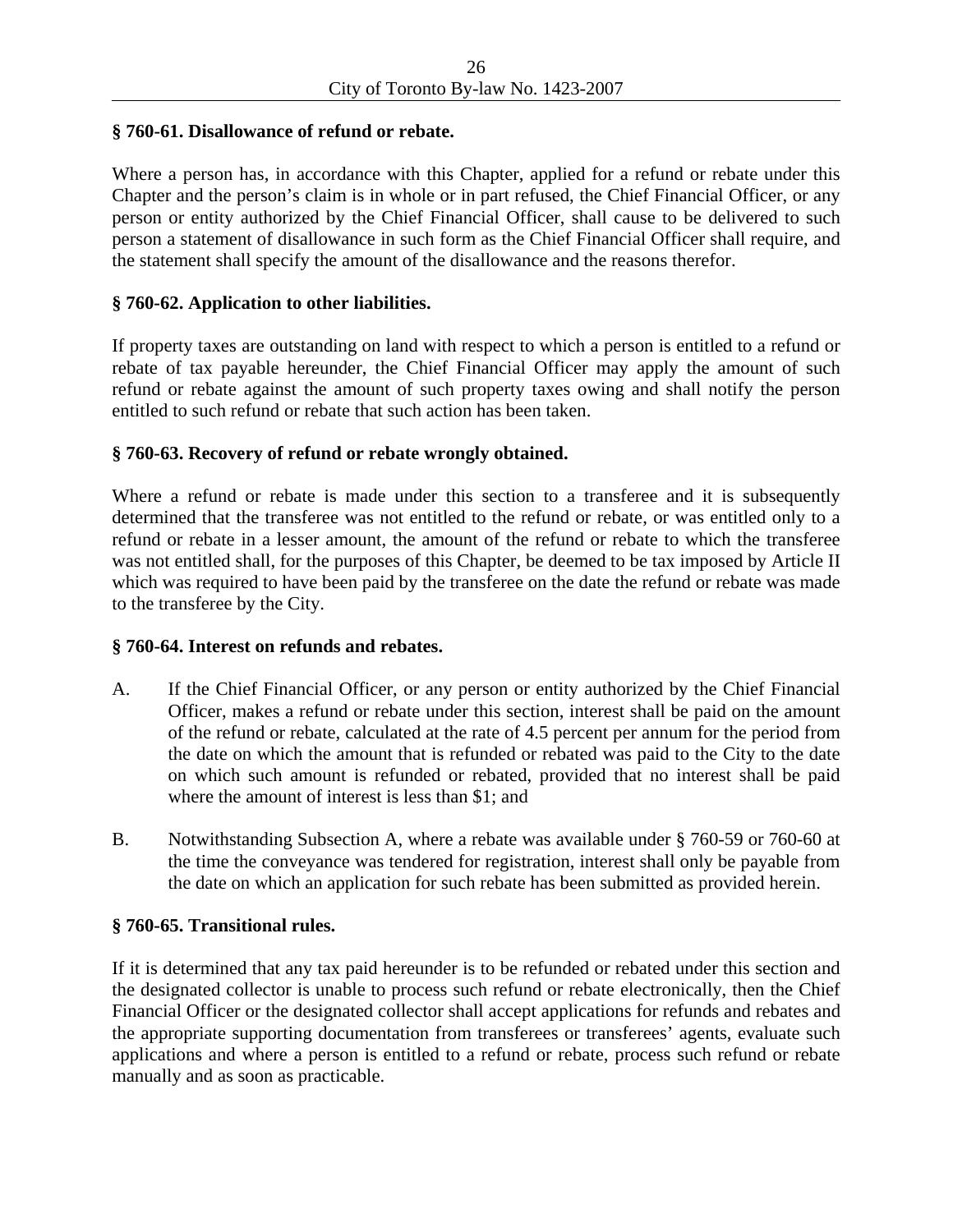# ARTICLE IX **Records**

#### **§ 760-66. Records to be kept by transferees.**

Every person required by Article IV to make a statement or affidavit or to deliver a return shall keep at their place of residence in the Province of Ontario such documents, records and accounts in such form and containing such information as will enable an accurate determination of the taxes payable under this Chapter.

## **§ 760-67. Records to be kept by designated collectors.**

- A. Every designated collector shall keep at the designated collector's principal place of business in the Province of Ontario documents, records and accounts in such form and containing such information as will enable an accurate determination of the taxes collectable, collected and remitted under this Chapter.
- B. Every designated collector shall keep at the designated collector's principal place of business in the Province of Ontario documents, records and accounts in such form and containing such information as will enable the verification of information that the designated collector is required to give to the Chief Financial Officer pursuant to its agreement with the City.

#### **§ 760-68. Duration.**

A person required to keep documents, records and accounts shall do so for a period of seven years after the date on which the conveyance to which they relate is registered or the information to which they relate is given to the Chief Financial Officer, or such other person or entity as the Chief Financial Officer shall authorize, unless written permission for earlier disposal is received from the Chief Financial Officer.

# ARTICLE X **Audit and Inspection**

#### **§ 760-69. General.**

Any person authorized by the City for any purpose related to the administration or enforcement of this Chapter may at all reasonable times enter into any premises or place where any business is carried on or any property is kept or where anything is done in connection with any business or where any books or records are or should be kept and:

A. audit or examine the books and records and any account, voucher, letter, telegram, facsimile, electronic or other document that relates or may relate to the information that is or should be in the books or records or to an amount payable under this Chapter;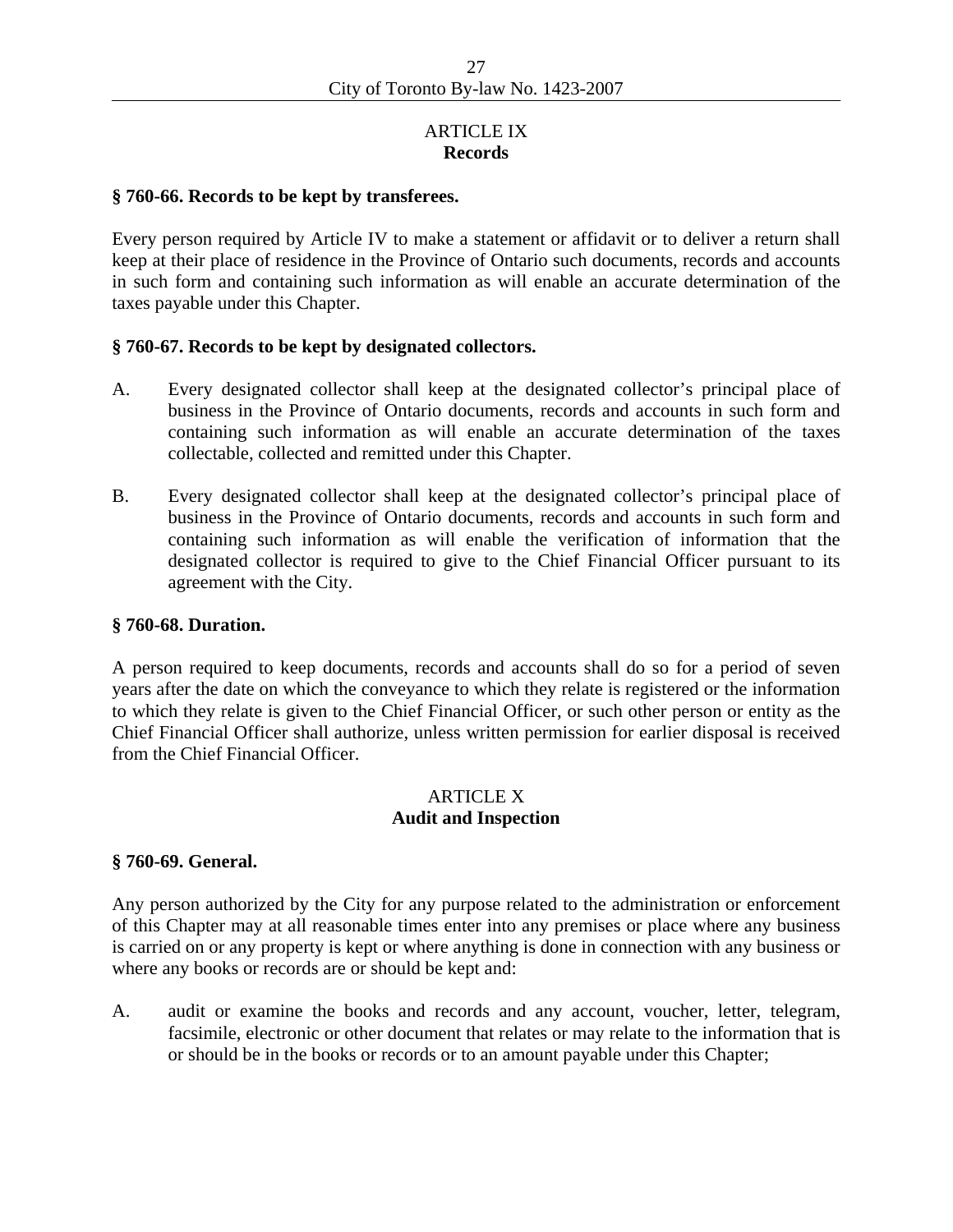- B. examine the land or any other property, process or matter an examination of which may, in his or her opinion, assist him or her in determining the accuracy of any statement, affidavit or return required by this Chapter or in ascertaining the information that is or should be in the books or records or in a statement, affidavit or return, or in ascertaining any amount payable under this Chapter; and
- C. require a designated collector, an officer, director, agent or representative of a designated collector, a transferee who is liable or possibly liable to pay tax under this Chapter, an officer, director, agent or representative of that transferee or any person on the premises:
	- (1) to give him or her all reasonable assistance with his or her audit or examination;
	- (2) to answer all questions relating to the audit or examination either orally or, if he or she so requires, in writing, on oath or by statutory declaration; and
	- (3) to attend at the premises or place with him or her for the purposes of giving reasonable assistance and answering questions relating to the audit or examination.

# **§ 760-70. Demand for information.**

The Chief Financial Officer may, for any purpose relating to the administration or enforcement of this Chapter, serve on any person personally, by registered mail or by a courier service a written demand for information or for the production on oath or otherwise of books, letters, accounts, invoices, financial statements, electronic and such other documents as the Chief Financial Officer or any person authorized by the City to make the demand considers necessary to determine compliance with this Chapter.

# **§ 760-71. Compliance, demand for information.**

A person in receipt of a demand under § 760-70 shall comply with the demand within the time specified in the demand.

# **§ 760-72. Compliance, no interference.**

No person shall hinder or molest or interfere with any person doing anything that he or she is authorized by this section to do or shall prevent or attempt to prevent any person doing any such thing, and despite any other by-law of the City to the contrary, every person shall, unless the person is unable to do so, do everything the person is required by this section to do.

#### ARTICLE XI **Assessments**

# **§ 760-73. General.**

The Chief Financial Officer may make an assessment of an amount of tax or penalty required under this Chapter, together with any interest imposed thereon under this Chapter: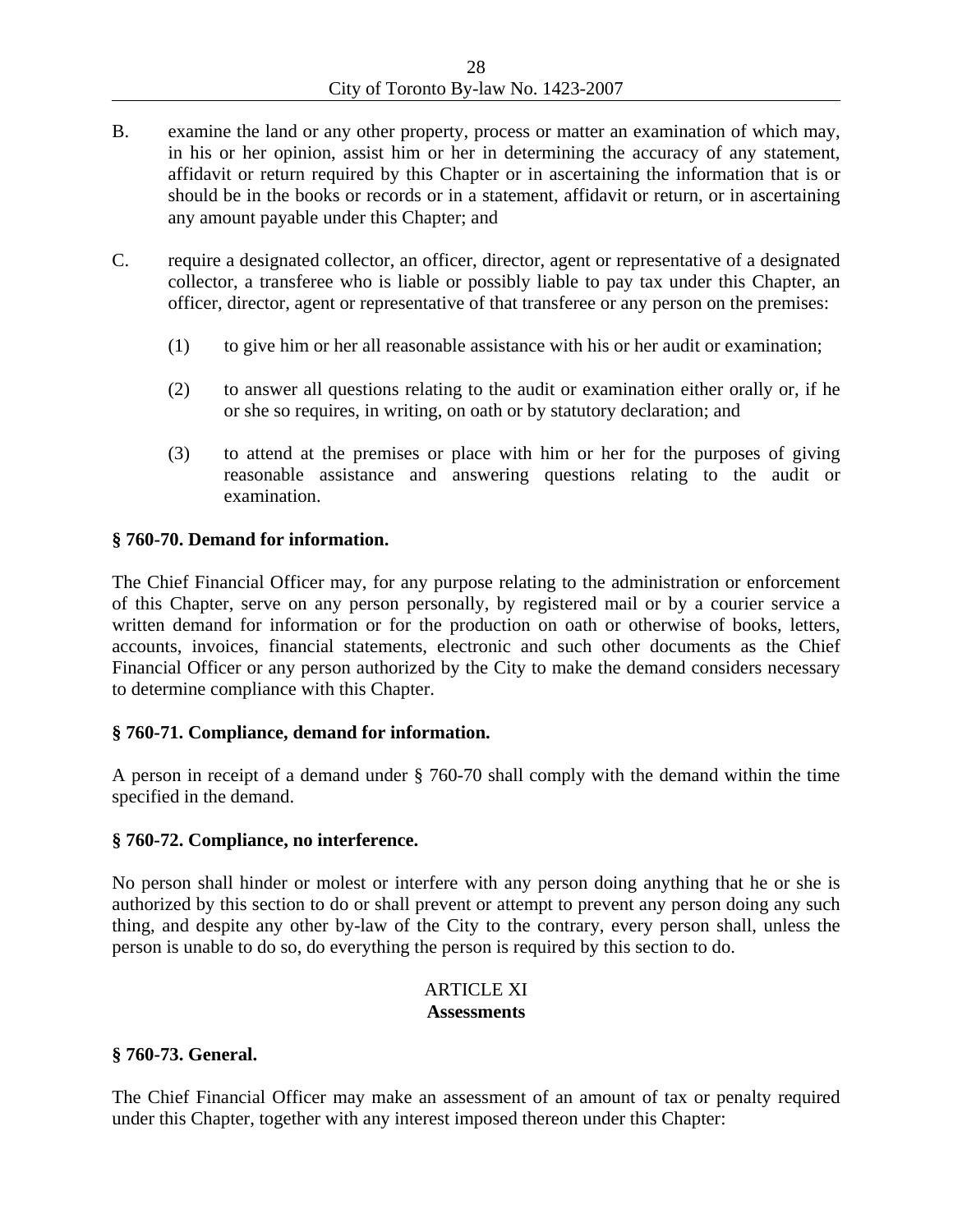- A. if a person responsible for the payment of tax fails to pay it as required under this Chapter; or
- B. if a person is liable to pay tax or a penalty imposed under this Chapter.

# **§ 760-74. Limitation on assessment.**

The Chief Financial Officer may assess or reassess any person for any tax payable by the person under this Chapter within six years from the day the tax became payable, except that, where the Chief Financial Officer establishes that a person has made any misrepresentation that is attributable to neglect, carelessness or wilful default, or has committed any fraud, in supplying any information under this Chapter, in making any affidavit required by this Chapter, or in omitting to disclose any information, or the person has failed to deliver any return required by this Chapter, the Chief Financial Officer may assess or reassess at any time the Chief Financial Officer considers reasonable the tax payable by such person.

# **§ 760-75. Exception, waiver of limitation.**

Notwithstanding the provisions of § 760-74, the Chief Financial Officer may assess or reassess a person at any time if the person has filed with the Chief Financial Officer a waiver in a form approved by the Minister under subsection 12(4.1) of the *Land Transfer Tax Act* before the expiry of the time provided in § 760-74.

# **§ 760-76. Revocation of waiver.**

If a person files a waiver under § 760-75, the person may file a notice of revocation of the waiver at any time thereafter in a form approved by the Minister under subsection 12(4.2) of the *Land Transfer Tax Act*.

# **§ 760-77. Effect of revocation.**

If a person files a notice of revocation of the waiver under § 760-76, the Chief Financial Officer shall not issue an assessment or reassessment under § 760-73 in reliance on the waiver more than one year after the date on which the notice of revocation is filed.

# **§ 760-78. Assessment on inspection.**

Where it appears from an inspection, audit or examination of the books of account, records or documents of any person that this Chapter has not been complied with, the person making the inspection, audit or examination shall calculate the amount payable under this Chapter in such manner and form and by such procedure as the Chief Financial Officer considers adequate and expedient, and the Chief Financial Officer shall assess the amount payable under this Chapter.

# **§ 760-79. Notice of assessment under §§ 760-73, 760-74 or 760-78.**

The Chief Financial Officer shall send by mail or by registered mail or deliver by hand a notice of the assessment made under § 760-73, 760-74 or 760-78 to the person so assessed at the person's latest known address, and the notice may provide that the amount assessed is payable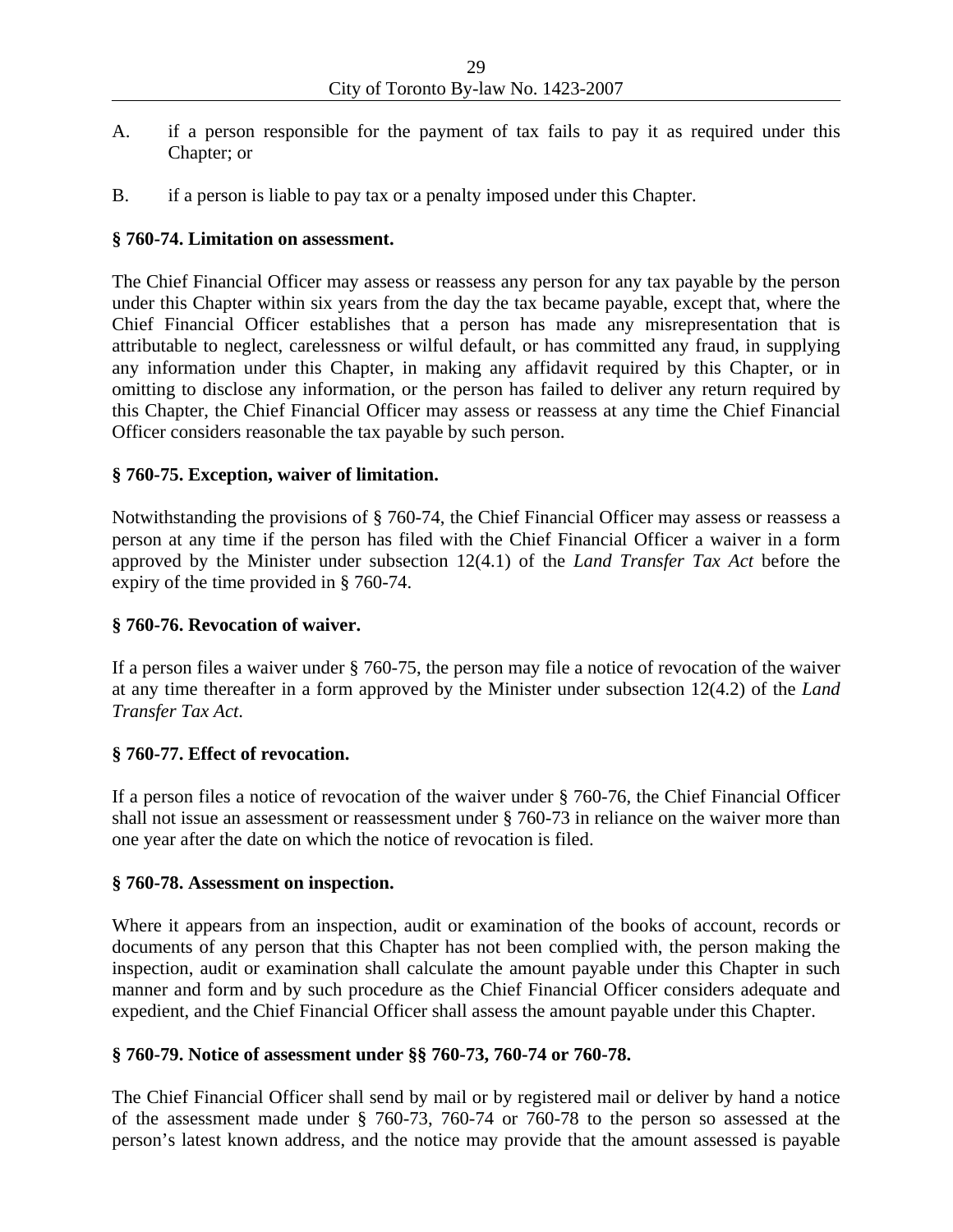forthwith, and, in any event, the amount of the assessment shall be remitted to the Chief Financial Officer by the person so assessed within thirty days from the date of mailing or delivery of the notice of assessment.

## **§ 760-80. Liability for tax not affected.**

Liability to pay an amount under this Chapter is not affected by an incorrect or incomplete assessment or by the fact that no assessment has been made.

# **§ 760-81. Chief Financial Officer not bound by information.**

The Chief Financial Officer is not bound by any information delivered by or on behalf of a person responsible for the payment of an amount under this Chapter and may, notwithstanding any information that has been delivered or if no information has been delivered, assess the amount payable under this Chapter.

## **§ 760-82. Assessment valid and binding.**

An assessment, subject to being varied or vacated on an objection or appeal and subject to a reassessment, shall be deemed to be valid and binding despite any error, defect or omission therein or in any proceeding under this Chapter relating thereto.

#### **§ 760-83. Payment notwithstanding appeal.**

The amount of any assessment is payable within the time required by the notice of assessment whether or not an objection or appeal from the assessment is made or taken.

#### **§ 760-84. Assessment, non-arm's length conveyances.**

- A. If at any time a person transfers property (including money), either directly or indirectly, by means of a trust or by any other means to a member of the transferor's family, to an individual who is less than 18 years of age at the time of the conveyance, or to another person with whom the transferor is not dealing at arm's length, the transferor and transferee are jointly and severally liable to pay under this Chapter the amount determined under Subsection C.
- B. For the purpose of Subsection A, persons shall be deemed not to deal with each other at arm's length if, by reason of subsections 251(1) to (6) of the *Income Tax Act*, R.S.C. 1985 (5th Supp.), c. 1, they are related to each other for the purposes of that Act.
- C. The amount referred to in Subsection A is the lesser of:
	- (1) the amount, if any, by which the fair market value of the land conveyed, at the time of the conveyance, exceeds the fair market value, at the time of the conveyance, of the consideration given by the transferee for the transfer; and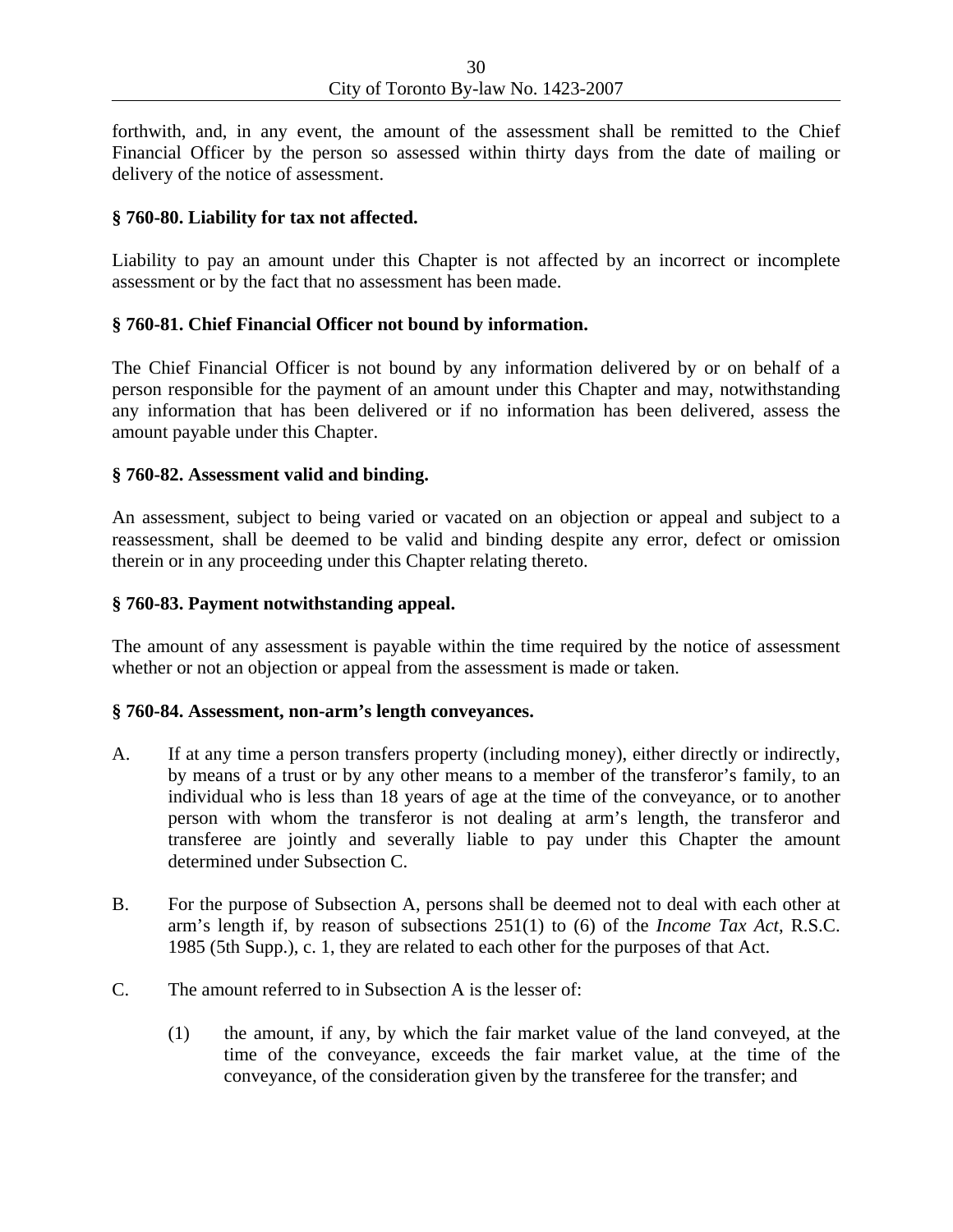- (2) the aggregate of:
	- (a) any tax payable on such conveyance hereunder but not paid as required under this Chapter; and
	- (b) any penalty or interest for which the transferor is liable under this Chapter in respect of the conveyance.
- D. Nothing in Subsection A or Subsection C limits the liability of the transferor or transferee under any other provision of this Chapter.
- E. The Chief Financial Officer may assess a transferee at any time in respect of any amount payable by reason of this section, and Article XII and XIII apply, with necessary modifications, to the assessment. A payment by either the transferee or the transferor on account of liability under this section discharges the joint liability of the transferee and the transferor under Subsection A, to the extent of the payment.
- F. Subsection A does not apply with respect to a conveyance of land between spouses under a decree, order or judgment of a competent tribunal, or under a written separation agreement if, at the time of the conveyance, the transferor and transferee were living separate and apart as a result of a breakdown of their relationship.

# ARTICLE XII **Objections to Assessments**

# **§ 760-85. Notice of objection.**

A person that objects to an assessment made under Article XI or a statement of disallowance made under § 760-61 may, within 180 days from the day of mailing or delivery by hand of the notice of assessment or statement of disallowance, serve on the Chief Financial Officer a notice of objection in the form approved by the Chief Financial Officer.

#### **§ 760-86. Facts and reasons to be given.**

The notice of objection shall clearly describe each issue raised by way of objection and fully set out the facts and reasons relied on by the person in respect of each issue.

#### **§ 760-87. Request for further information.**

If a notice of objection does not fully set out the facts and reasons relied on by the person in respect of an issue, the Chief Financial Officer may in writing request the person to provide the information, and the person shall be deemed to have complied with § 760-86 in respect of the issue if the person provides the information to the Chief Financial Officer in writing within 60 days after the day the request is made by the Chief Financial Officer.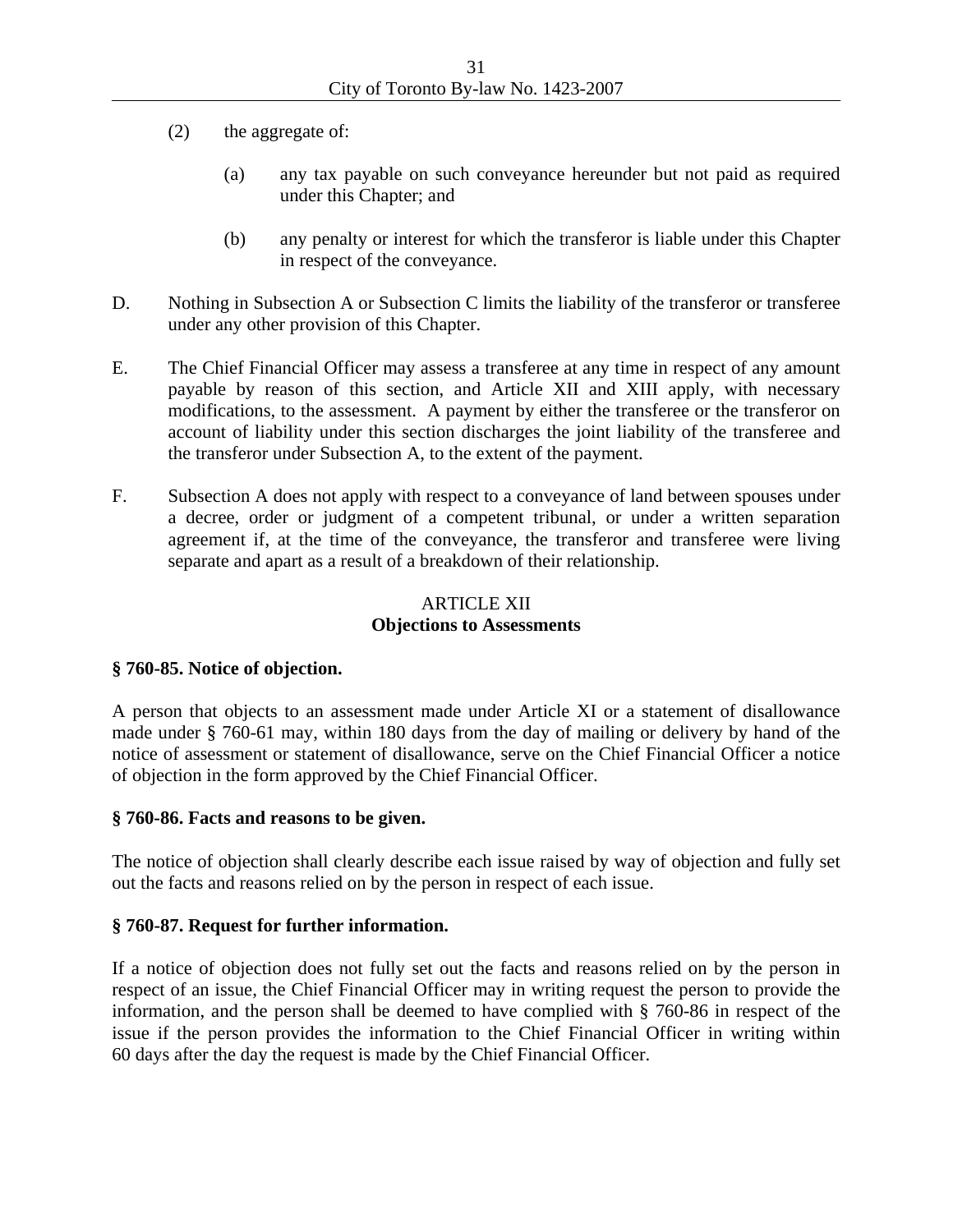## **§ 760-88. Computation of time.**

For the purpose of calculating the number of days mentioned in § 760-85, 760-87 or 760-93, the day on which a notice of assessment or statement is mailed under § 760-85, a request is made under § 760-87 or a notification is given under § 760-93 is the date stated in the notice of assessment, statement, request or notification.

## **§ 760-89. Limitation.**

A person shall not raise, by way of objection under this section to a fresh statement or reassessment or to a variation of an assessment or statement under § 760-91, any issue that the person is not entitled to raise by way of appeal under Article XIII in respect of the fresh statement or reassessment or of a variation of the assessment or statement.

## **§ 760-90. Service.**

A notice of objection under this section shall be served by being sent by registered mail addressed to the Chief Financial Officer or by such other method of service as the Chief Financial Officer may determine from time to time.

## **§ 760-91. Reconsideration.**

Upon receipt of a notice of objection, the Chief Financial Officer shall with all due despatch reconsider the assessment or statement of disallowance and vacate, confirm or vary the assessment or statement of disallowance or reassess or serve a fresh statement of disallowance and the Chief Financial Officer shall thereupon notify the person who has made the objection of his or her action in writing.

#### **§ 760-92. Reservation of decision.**

In the case where a notice of objection has been served on the Minister pursuant to section 13 of the *Land Transfer Tax Act*, and the issue raised by such notice of objection is substantially similar to the issue raised by a notice of objection served on the Chief Financial Officer pursuant to this section, then the Chief Financial Officer shall reserve his or her decision until the person's dispute under the *Land Transfer Tax Act* has been resolved by the Minister or the Superior Court of Justice.

# ARTICLE XIII **Appeals**

#### **§ 760-93. General.**

After the Chief Financial Officer has given the notification required by § 760-91, a person who has served notice of objection under § 760-90 may appeal to Council to have the assessment or the statement of disallowance vacated or varied or reassessed or a fresh statement of disallowance issued, but no appeal under this section shall be instituted after the expiration of ninety days from the day on which notice has been mailed to such person under § 760-91.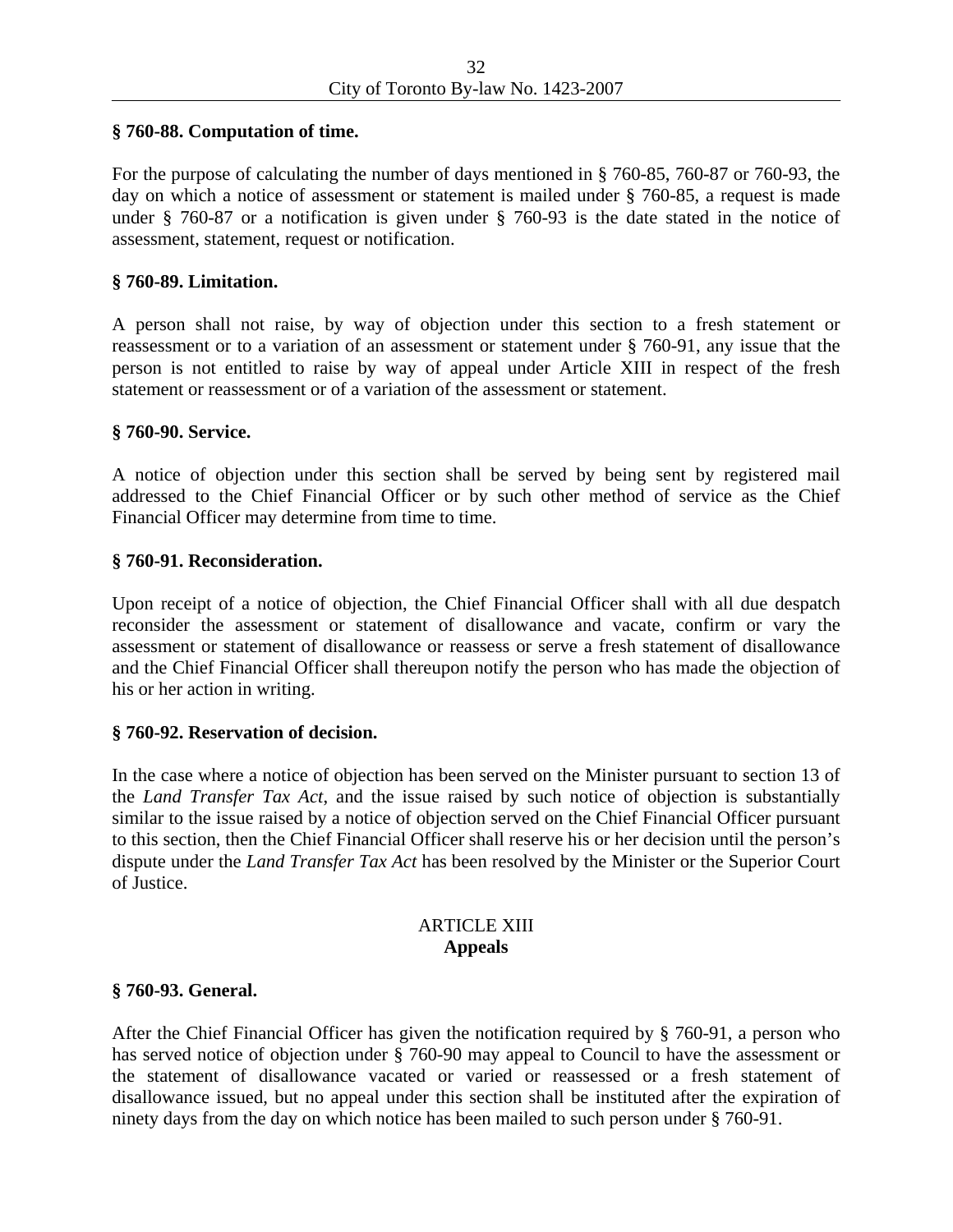## **§ 760-94. Delegation of power to hold hearing.**

The power to hold a hearing in respect of an appeal under this section is delegated to the Government Management Committee.

## **§ 760-95. Limitation.**

A person is entitled to raise by way of appeal only those issues raised by the person in a notice of objection to the assessment or statement being appealed and in respect of which the person has complied or was deemed to have complied with § 760-86.

## **§ 760-96. Exception.**

Notwithstanding § 760-95, a person may raise by way of appeal an issue forming the basis of a fresh statement or reassessment or of a variation of an assessment or statement under § 760-91 if the issue was not part of the assessment or statement with respect to which the person served the notice of objection.

## **§ 760-97. Waived right of objection or appeal.**

Notwithstanding § 760-93, no person shall institute an appeal under this section to have an assessment or statement vacated or varied in respect of an issue for which the right of objection or appeal has been waived in writing by or on behalf of the person.

#### **§ 760-98. Service.**

A notice of appeal shall be served on the City by being sent by registered mail addressed to the Clerk or by such other method of service that the Clerk may determine from time to time.

# **§ 760-99. Contents of notice of appeal.**

The person appealing shall set out in the notice of appeal a statement of the allegations of fact and the provisions and reasons in this Chapter that the person is submitting in support of the appeal.

#### **§ 760-100. Consideration of appeal.**

The Government Management Committee shall set a date and time to consider an appeal and the person appealing shall be provided with the opportunity to attend and present oral or written submissions on such date.

# **§ 760-101. Recommendations to Council.**

Following its consideration of an appeal, the Government Management Committee shall recommend to Council in writing that Council should dispose of an appeal by allowing or dismissing it, in whole or in part, together with the reasons for its recommendation, and shall notify the person appealing of its recommendation and reasons in writing.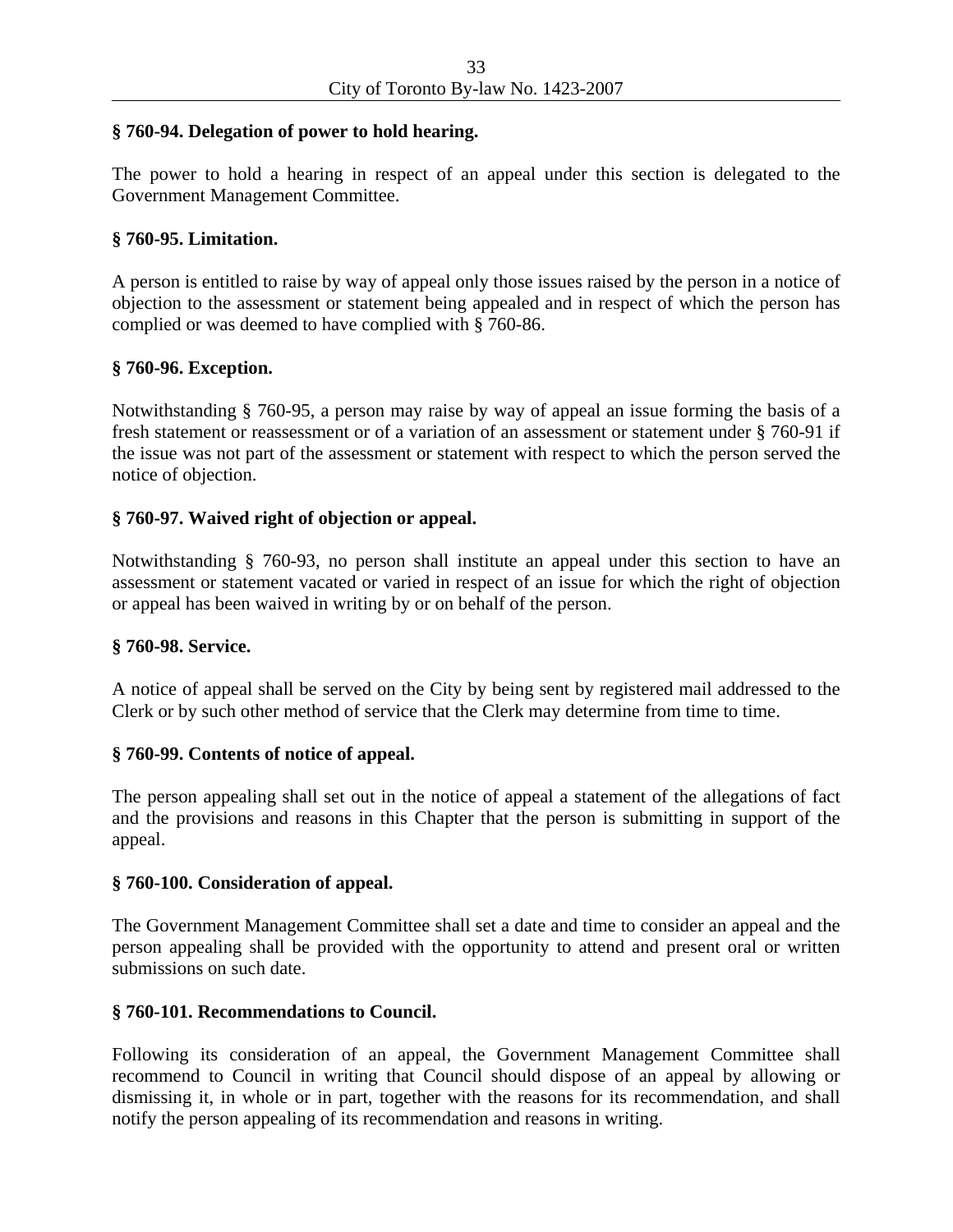# **§ 760-102. Disposition of appeal.**

Council may dispose of an appeal by allowing or dismissing it, in whole or in part, and shall direct the Chief Financial Officer to vacate, vary or reconsider the assessment or statement of disallowance and reassess or issue a fresh statement of disallowance.

# **§ 760-103. Irregularities.**

No assessment shall be vacated or varied on appeal by reason only of an irregularity, informality, omission or error on the part of any person in the observance of any provision of this Chapter.

# **§ 760-104. Extension of time**

The time within which a notice of objection is to be served or an appeal is to be instituted may be extended by the Government Management Committee if application for extension is made:

- A. in respect of a notice of objection under § 760-85:
	- (1) before the expiration of the time allowed under that section for service of notice of the objection; or
	- (2) within one year from the day of mailing or delivery by personal service of the notice of assessment or statement of disallowance that is the subject of the objection where the person wishing to make objection furnishes to the Government Management Committee a written submission that explains to the satisfaction of the Government Management Committee why the notice of objection could not be served in accordance with § 760-85; or
- B. in respect of an appeal, before the expiry of the time allowed under § 760-93 for instituting the appeal.

# **§ 760-105. Interest.**

- A. If, as a result of an objection made under Article XII or an appeal under Article XIII, the Chief Financial Officer makes a refund of tax, interest shall be paid on the amount of the refund at a rate of 4.5 percent per annum, for the period from the interest adjustment date set out in Subsection B to the day the refund is made, provided that no interest shall be paid where the amount of interest is less than \$1.
- B. For the purposes of Subsection A, and subject to Subsection C:
	- (i) the interest adjustment date for a tax refund under Article VIII is the day that is the later of the day the Chief Financial Officer issued a notice of disallowance of the refund under § 760-61 and the first day on which the applicant for the refund can prove that he or she qualified for the refund, and
	- (ii) the interest adjustment date in all other cases is the date on which the amount that is refunded was paid to the Chief Financial Officer.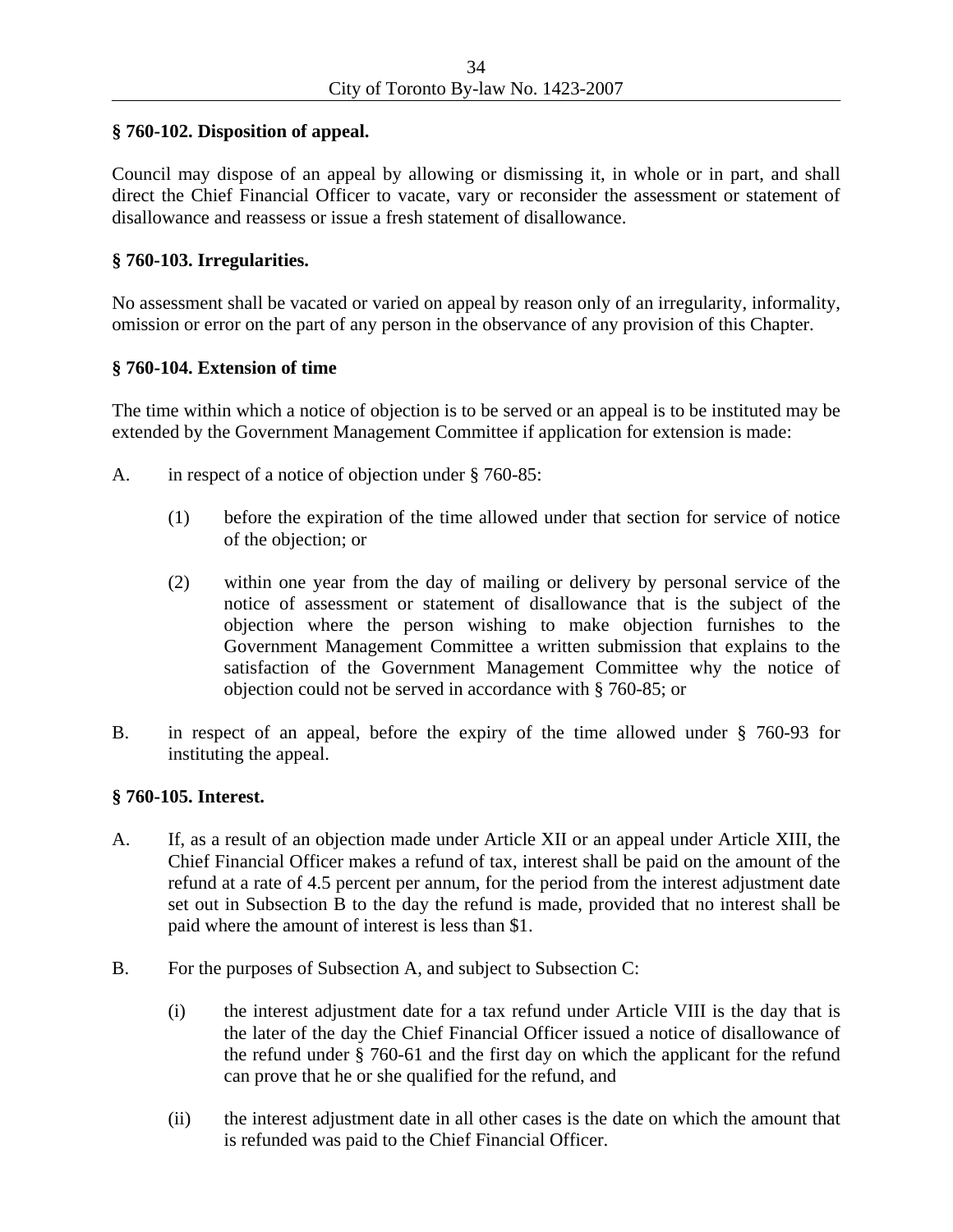- C. For the purposes of Subsection A, the interest adjustment date for any transitional period that may be established by the Chief Financial Officer shall be a date determined by the Chief Financial Officer.
- D. No interest is payable under this section on an amount that is refunded to a person with respect to the period from the date the person paid the amount until the interest adjustment date.

# ARTICLE XIV **Recovery of Tax**

## **§ 760-106. General.**

Upon default of payment of an amount assessed under Article XI the Chief Financial Officer may bring an action for the recovery thereof in any court in which a debt or money demand of a similar amount may be collected, and every such action shall be brought and executed in and by the name of the City.

## **§ 760-107. Security for tax.**

Where the Chief Financial Officer considers it advisable to do so, the Chief Financial Officer may accept security for the payment of tax in any form that the Chief Financial Officer considers satisfactory.

#### **§ 760-108. Remedies for recovery of tax.**

The use of any of the remedies provided by this section does not bar or affect any of the other remedies herein provided, and the remedies provided by this Chapter for the recovery and enforcement of the payment of any amount required under this Chapter are in addition to any other remedies existing at law, and no action or other proceeding taken in any way prejudices, limits or affects any lien, charge or priority existing under this Chapter or at law in favour of the City.

# ARTICLE XV **Liens on Real and Personal Property**

#### **§ 760-109. Lien on real property.**

Any tax payable or required to be remitted under this Chapter by any taxpayer is, upon registration by the City in the land registry office of a notice claiming a lien and charge conferred by this section, a lien and charge on any interest the taxpayer is liable to pay or remit the tax has in the land described in the notice.

#### **§ 760-110. Security interest in personal property.**

Any tax payable or required to be remitted under this Chapter by any person is, upon registration by the City with the registrar under the *Personal Property Security Act*, R.S.O. 1990, c. P.10, of a notice claiming a lien and charge under this section, secured by a lien, charge and security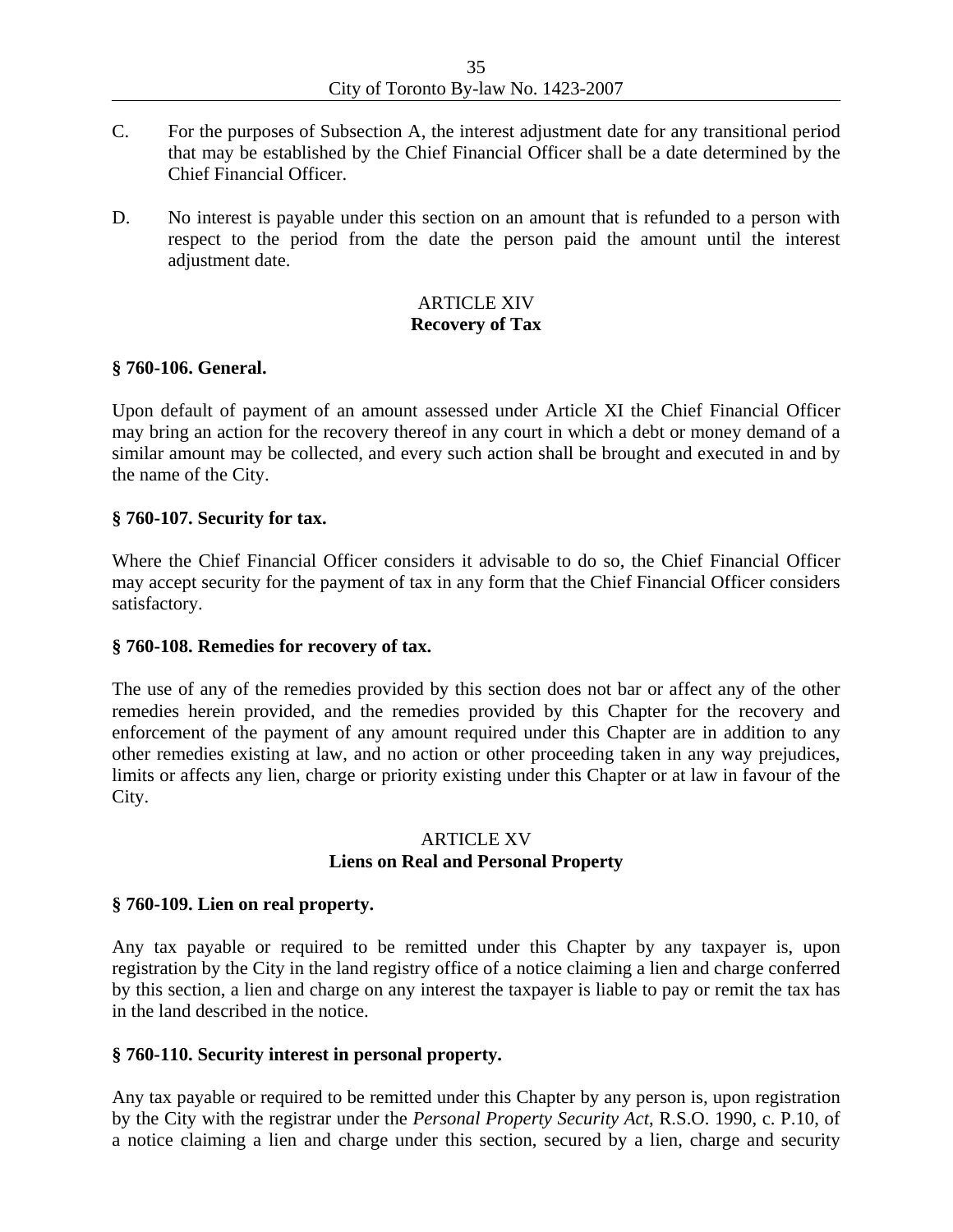interest in all personal property of the person liable to pay or remit the tax which is from time to time in Ontario then owned or thereafter acquired and all of the personal property and undertaking in which such person then has or thereafter acquires any interest.

# **§ 760-111. Amounts included and priority.**

The lien and charge conferred by § 760-109 and the lien, charge and security interest conferred by § 760-110 are in respect of all amounts for which the taxpayer is liable under this Chapter at the time of registration of the notice or any renewal of it and all amounts for which the taxpayer afterwards becomes liable while the notice remains registered and, upon registration of a notice of lien and charge, the lien, charge and security interest have the priority given thereto under the applicable law.

# **§ 760-112. Lien effective.**

A notice of lien and charge under § 760-110 is effective from the time assigned to its registration by the registrar or branch registrar and expires on the earlier of the fifth anniversary of its registration and the date set forth therein, unless a renewal notice of lien and charge is registered under this section before the end of such period, in which case the lien, charge and security interest remains in effect for a further five year period or such other period as is set forth in such renewal notice from the date the renewal notice is registered until the amount secured is fully paid. Such notice of lien and charge may be further renewed as provided in the foregoing sentence from time to time.

# **§ 760-113. Where taxpayer not registered owner.**

Where a taxpayer has an interest in the land but is not shown as its registered owner in the land registry office:

- A. the notice to be registered under § 760-109 shall recite the interest of the taxpayer in the land: and
- B. a copy of the notice shall be sent to the registered owner at the address to which the latest notice of assessment under the *Assessment Act*, R.S.O. 1990, c. A.31, has been sent.

# **§ 760-114. Secured party.**

In addition to any other rights and remedies, if taxes or other amounts owed by a taxpayer remain outstanding and unpaid, the City has, in respect of a security interest, lien and charge under § 760-110:

- A. all the rights, remedies and duties of a secured party under sections 17, 59, 61, 62, 63 and 64, subsections 65(4), (5), (6), (6.1) and (7) and section 66 of the *Personal Property Security Act*, R.S.O. 1990, c. P.10;
- B. a security interest in the collateral for the purpose of clause 63(4)(c) of that Act; and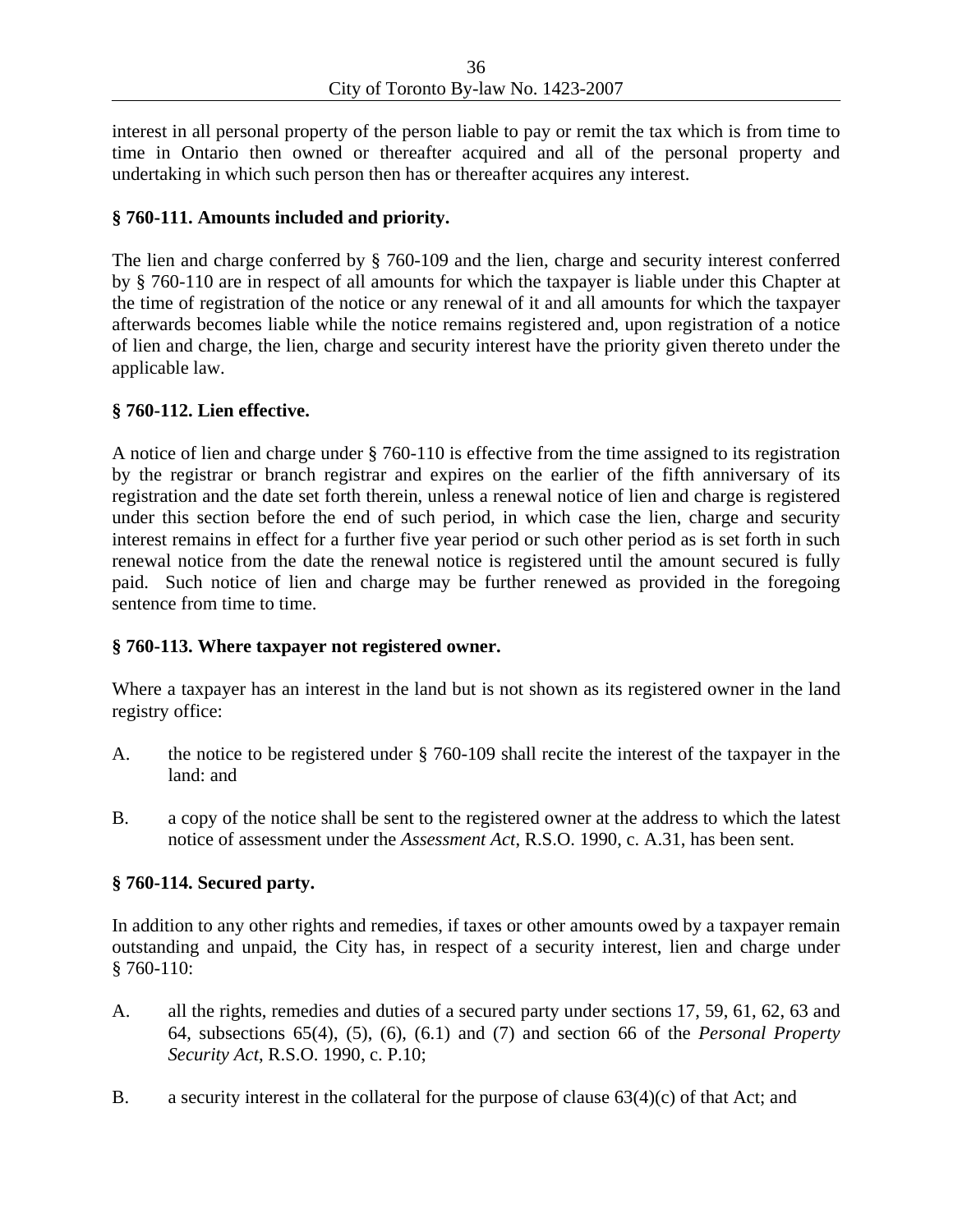C. a security interest in the personal property for the purposes of sections 15 and 16 of the *Repair and Storage Liens Act*, R.S.O. 1990, c. R.25, if it is an article as defined in that Act.

# **§ 760-115. Registration of documents.**

A notice of lien and charge under § 760-110 or any renewal of it shall be in the form of a financing statement or a financing change statement as prescribed under the *Personal Property Security Act*, R.S.O. 1990, c. P.10, and shall be tendered for registration in accordance with the requirements of that Act.

## **§ 760-116.** *Bankruptcy and Insolvency Act* **(Canada) unaffected.**

Nothing in this section affects or purports to affect the rights and obligations of any person under the *Bankruptcy and Insolvency Act*, R.S.C. 1985, c. B-3.

# ARTICLE XVI **Garnishment**

## **§ 760-117. General.**

- A. When the Chief Financial Officer has knowledge or suspects that a person (a "third party") is, or within 365 days will become, indebted or liable to make any payment to a person liable to make a payment under this Chapter (a "tax debtor"), the Chief Financial Officer may, by registered letter or by letter served personally, require the third party to promptly pay to the Chief Financial Officer any money that is otherwise payable by the third party to the tax debtor in whole or in part during the 365 days after the third party receives the letter.
- B. If the third party carries on business under a name or style other than the third party's own name, the letter under Subsection A from the Chief Financial Officer to the third party may be addressed using the name or style under which the third party carries on business and, in the case of personal service, the letter shall be deemed to have been validly served if it is left with an individual who is more than 18 years of age employed at the place of business of the addressee.
- C. If the third party carries on business in partnership, the letter under this Subsection A from the Chief Financial Officer may be addressed to the partnership name and, in the case of personal service, the letter shall be deemed to have been validly served if it is served on a partner or left with an individual who is more than 18 years of age employed at the place of business of the partnership.

#### **§ 760-118. Receipts.**

The receipt of the Chief Financial Officer, or a person or entity authorized by the Chief Financial Officer, for money paid as required under this section is a good and sufficient discharge of the original liability to the extent of such payment.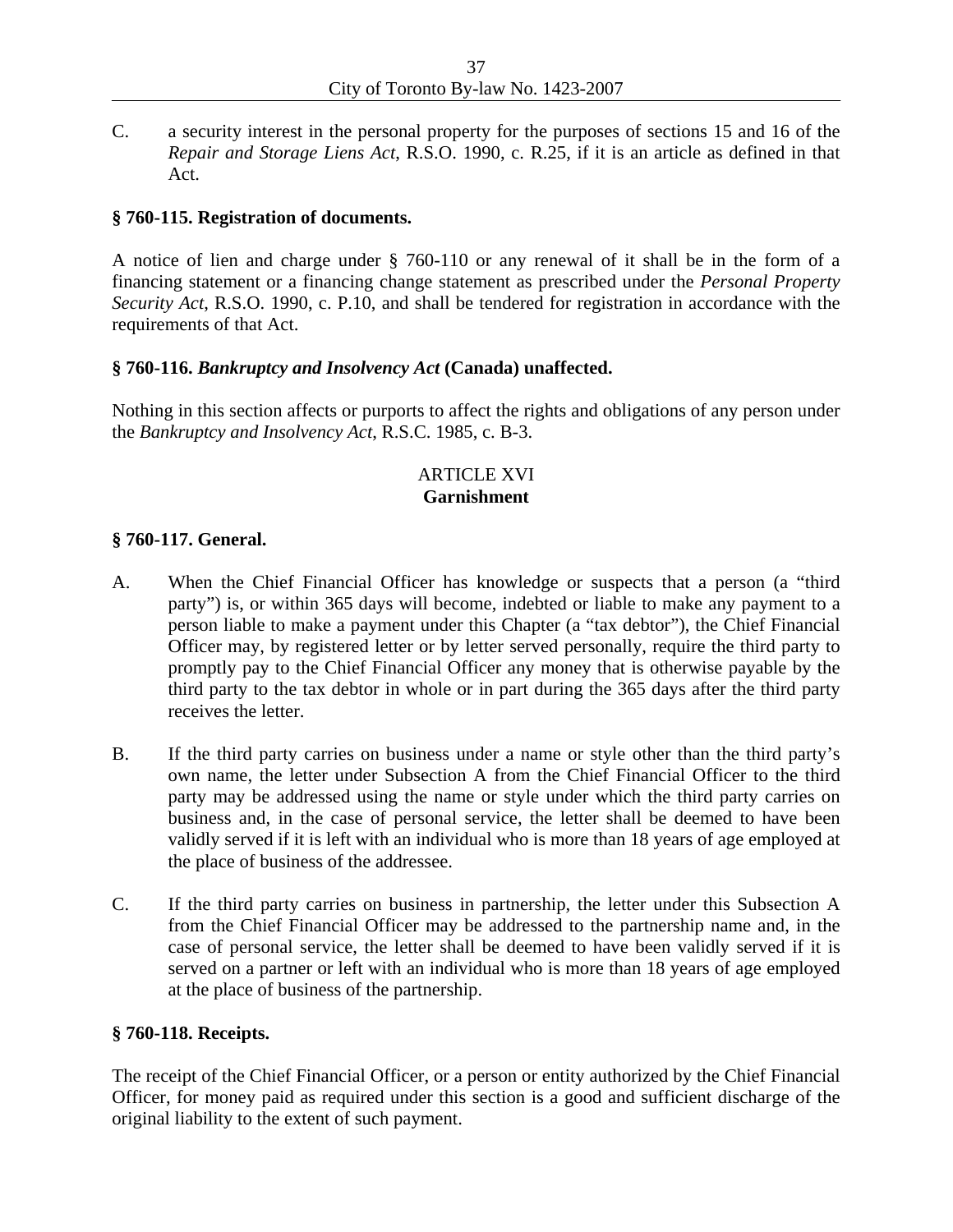## **§ 760-119. Liability of debtor.**

Every third party who has made a payment to a tax debtor without complying with the requirements under this section is liable to pay to the City an amount equal to the lesser of the amount paid to the tax debtor and the amount that the third party was required under this section to pay to the City.

## **§ 760-120. Garnishment of wages.**

Subject to the provisions of the *Wages Act*, R.S.O. 1990, c. W.1, where the Chief Financial Officer has under this section required an employer to pay to the City on account of an employee's liability under this Chapter, money otherwise payable by the employer to the employee as remuneration the requirement is applicable to all future payments by the employer to the employee in respect of remuneration until the liability under this Chapter is satisfied and operates to require payments to the City out of each payment of remuneration of such amount as may be stipulated by the Chief Financial Officer in the letter delivered pursuant to § 760-117.

## **§ 760-121. Failure to remit.**

Where any third party, without reasonable excuse, has failed to remit to the City the money as required under this section, the Chief Financial Officer may apply to the Superior Court of Justice for an order directing such person to remit the money which the person has failed to remit.

## ARTICLE XVII **Referral to Bailiff or Collection Agency**

#### **§ 760-122. Referral.**

The Chief Financial Officer may, or where the Chief Financial Officer determines, he or she shall refer the collection of any tax payable or required to be remitted under this Chapter to a bailiff or collection agency.

# ARTICLE XVIII **Interest**

#### **§ 760-123. General.**

- A. Interest at the rate of 15 percent per annum, calculated at 1.25 percent monthly shall be charged on the amount of any tax payable under this Chapter from the business day following the date on which the tax was due and payable to and including the date on which such tax is paid in full.
- B. To the extent that the tax on which interest is calculated includes any penalties, interest on such portion of the tax shall be calculated from the date on which such penalties are assessed hereunder.